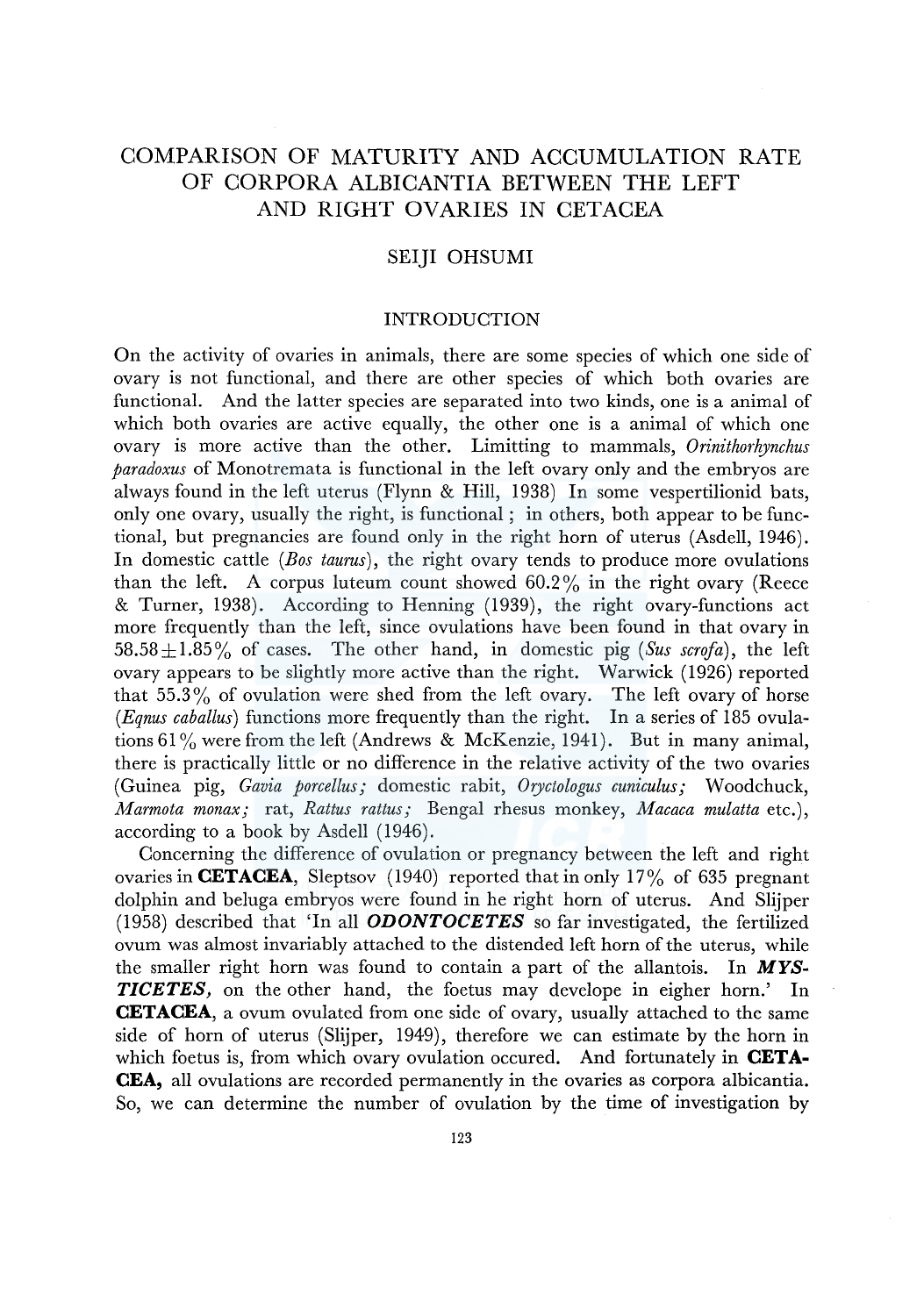counting corpora lutea and albicantia in each ovary. Laws (1961) reported that combining both corpora albicantia and corpora lutea, of 724 fin whale *(Balaenoptera physalus*) corpora,  $52.4 \pm 3.72\%$  were in right ovary and of 454 blue whale *(Balaenoptera musculus)* corpora, 52.4±4.68% were in right ovary, and he estimated possibility that there is a slight prevalence of right side in both species. Sergeant (1962) described that from the distribution of corpora lutea and albicantia in 42 ovary pairs of the pilot whale ( *Globicephala melaena)* it was found that 70 % of ovulations on average took place from the left ovary with wide individual variation in incidence of scars between two ovaries.

Reviewing the above reports, they seems to investigate the comparison of ovulation between the left and right ovaries including all age groups, and it seems that there is no report on the variation of accumulation rate of corpora in one side of ovary according to the increment of age. I studied the number of corpora lutea and albicantia between the left and right ovaries in 23 species of **CETACEA,** for the purpose of caparison of maturity and variation of corpora accumulation rate between the left and right ovaries. And then taxonomic consideration was given on the typing of relative corpora accumulation and interrelationship of the types.

I wish to express my sincere thanks to Dr. D. E. Sergeant of the Fisheries Research Board of Canada, Dr. M. Nakajima of the Enosima Marineland, Drs. M. Nishiwaki and T. Nemoto and Mr. T. Ichihara of our Institute, who kindly gave their valuable data for my study. Present paper would not be completed, ifl did'nt get their valuable materials. Especially Drs. Sergeant and Nishiwaki gave me many data and many suggestions. I am indebted to Professor H. Hosokawa of Department of Anatomy, School of Medicine, University of Tokyo, Assistant Professor T. Hibiya of Department of Fisheries, School of Agriculture, University of Tokyo and Dr. H. Omura, Director of our Institute for their helpful comment on my draft.

#### MATERIAL

Species, locality, number of samples, and investigater used in this study are shown in Table I. To my regret, I collected the data on only 23 species, and they are not contained in all Genera of **CETACEA.** 

Ovaries are convinced of the left and right, and number of corpora lutea and albicantia in each ovary are counted as accurate as possible. Mature ovary is defined as that in which more than one corpus luteum or albicans is accumulated, and I did not use an individual of which both ovaries are immature as the material for this paper.

As mentioned in above chapter, in **CETACEA,** corpus albicans is considered to be not absorbed. Therefore, the ovulations are recorded permanently as corpus albicans. Although there are individual variation in the ovulation rate,number of corpora albicantia is related to age in average. Then, the comparison of maturity and accumulation rate of corpora between the left and right ovaries are able to be examined by the comparison of number of corpora in the left or right ovary to the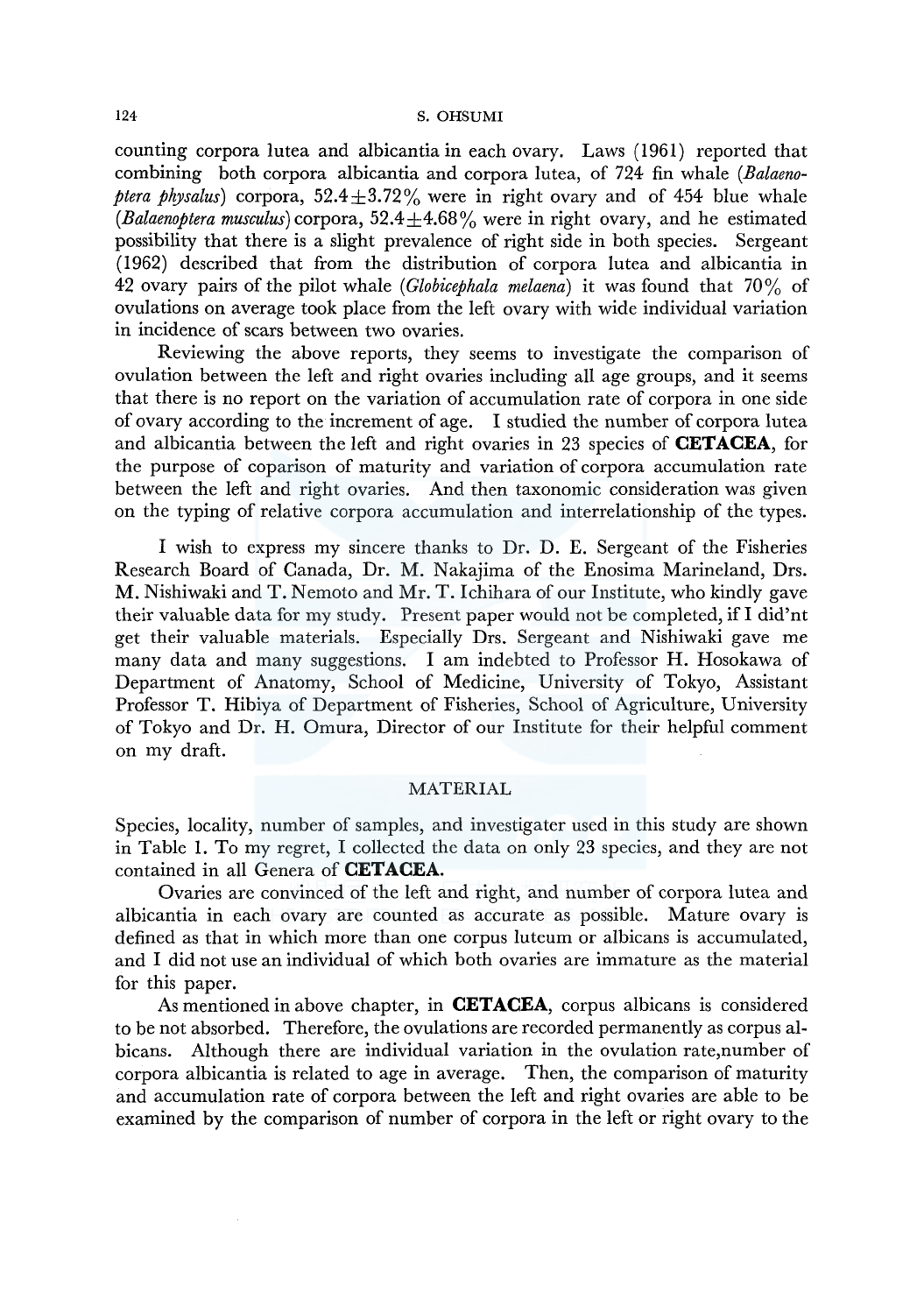total number of corpora in both ovaries.

Frequencies of number of corpora in the left ovary in each class of number of corpora in both ovaries are tablated for eight species as shown in Appendix-Tables. Frequency of number of corpora in the right ovary is calculated easily from the table. From an Appendix-Table, a figure which shows a process of relative accumulation of corpora in the left and right ovaries is drawn for each species. On the species of which samples are small, indicidual data are plotted in the figure, and estimated mean curves of accumulation or corpora are drawn in the left and right ovary. Other species of which samples are collected more than 40, I calculated average number of corpora in the left or right ovary in adequate class of total number of corpora, and connected each average values by straight line.

|                            |                | No. of         |                                         |
|----------------------------|----------------|----------------|-----------------------------------------|
| <b>Species</b>             | Locality       | specimen       | Investigator                            |
| Balaenoptera musculus      | N. Pacific     | 57             | S. OHSUMI                               |
| -physalus                  | N. Pacific     | 297            | S. OHSUMI                               |
| edeni                      | Japan          | 54             | S. OHSUMI                               |
| borealis                   | Antarctic      | 80             | S. OHSUMI                               |
| -acutorostrata             | Japan          | $\overline{2}$ | T. Ichihara                             |
| Megaptera novaeangliae     | N. P. and Ant. | 100            | S. OHSUMI                               |
| Eubalaena glacialis        | N. P. and Ant. | 3              | T. NEMOTO and MATTHEWS (1938)           |
| Physeter catodon           | Japan          | 298            | S. OHSUMI                               |
| Kogia sp.                  | Japan          | 1              | S. OHSUMI                               |
| Berardius bairdii          | Japan          | 13             | S. OHSUMI                               |
| Ziphius cavirostris        | Japan and N.P. | 3              | S. OHSUMI and KENYON (1961)             |
| Delphinapterus leucus      | Hudson Bay     | 16             | D. E. SERGEANT                          |
| Phocaenoides dalli         | Japan          | 5              | S. OHSUMI                               |
| Grampus griseus            | Japan          | 2              | M. NAKAJIMA                             |
| Globiceplala melaena       | Newfoundland   | 173            | D. E. SERGEANT                          |
| -scammoni                  | Japan          | 7              | S. OHSUMI                               |
| Orcinus orca               | Japan          | 1              | S. OHSUMI                               |
| Feresa attenuata           | Japan          | 4              | M. NISHIWAKI and S. OHSUMI              |
| Lagenorhynchus obliquidens | Japan          | 1              | M. NAKAJIMA                             |
| Tursiops truncatus*        | Japan          | 26             | M. NISHIWAKI, M. NAKAJIMA and S. OHSUMI |
| Delphinus delphis          | Japan          | 6              | M. NISHIWAKI, and M. NAKAJIMA           |
| Stenella attenuata         | Japan          | 3              | M. NAKAJIMA                             |
| -caeruleoalba              | Japan          | 333            | M. NISHIWAKI and S. OHSUMI              |
|                            |                |                |                                         |

## TABLE 1. LIST OF SPECIES AND NUMBER OF INDIVIDUALS EXAMINED IN THIS PAPER

\* More taxonomic studies are needed on this species.

## RESULTS

#### *Balaenoptera musculus*

Slijper (1949) reported  $59\%$  of pregnancies came from the left ovary in the blue whale, and Laws (1961) described that of 454 corpora,  $52.4 \pm 4.86\%$ were in right ovary. According to my material, total corpora in the left ovaries are  $47.4\%$  of total number of corpora in both ovaries.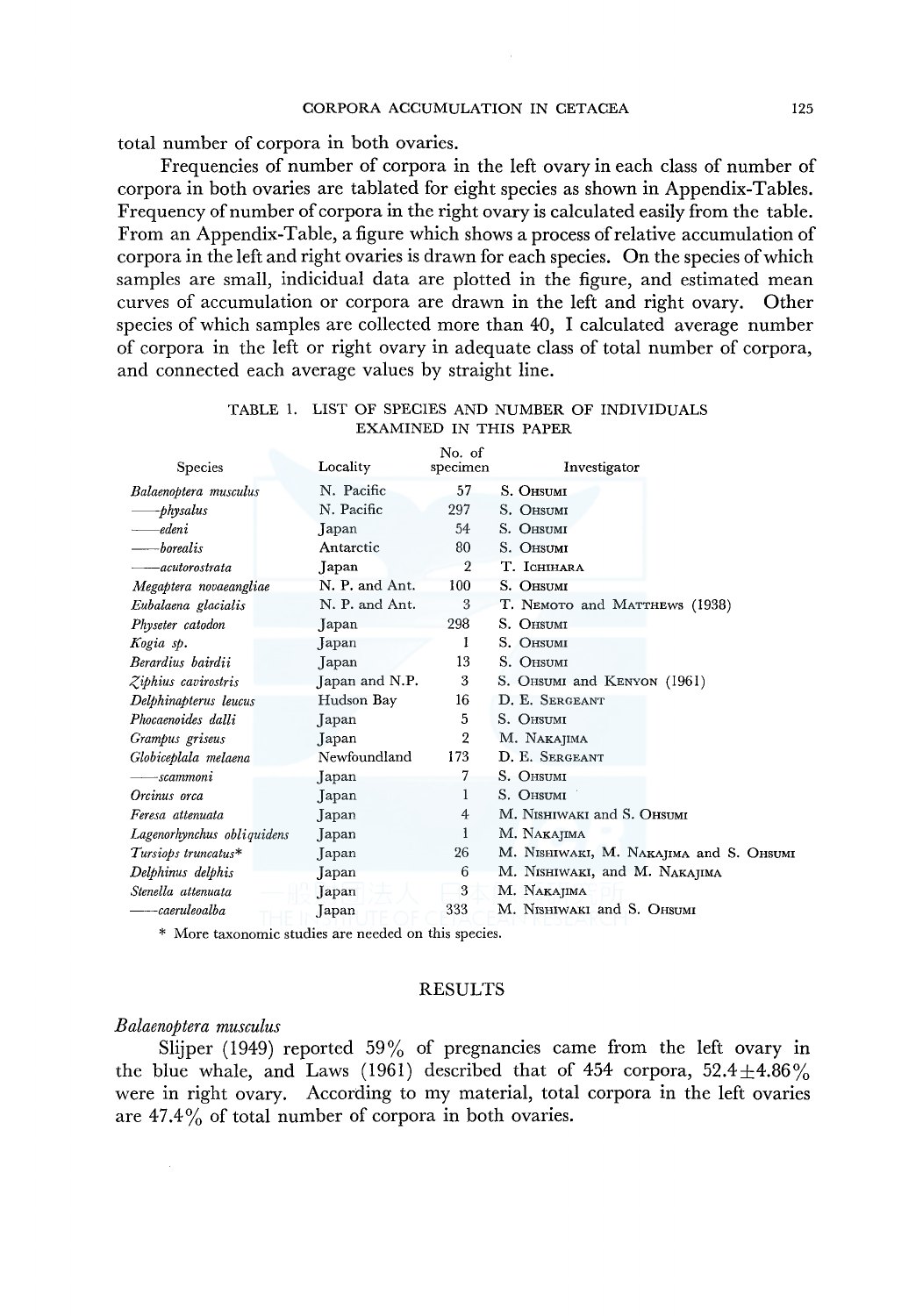As shown in Appendix-Table 1, each ovary attains to maturity by the time of two ovulations in each other side of ovary. And as shown in Fig. 1, accumulation rates of corpora are almost piled up each other in both sides of ovaries.

Considering above phenomenon, I conclude that in *Balaenoptera musculus* the left and right ovaries attain at maturity in the same time and ovulation occures alternately from the left and right ovary in average.

## *Balaenoptera physalus*

Many materials are obtained for this examination from the northern part of the North Pacific. In total individuals, 51.9% of corpora accumulated in the left ovary. Slijper (1949) reported the percentage of existence of corpus luteum of pregnancy on 17, fin whales and the result was  $65\%$  of fin whales the corpus luteum was in the right ovary. However, Laws (1961) describes that combining the corpora lutea and albicantia, of 724 fin whale corpora,  $52.4 \pm 3.72\%$  were in the right ovary, and he states it seems possible that there is a slight prevalence of the right side in the fin and blue whale. My result is that the left side is silghtly more, but it is included into the standard deviation by Laws ( 1961).

Appendix-Table 4 shows the distribution of number of corpora in the left ovary in each class of number of corpora in both ovaries. There is individual variation, for instance, in the 8 corpora class in both ovaries, the number of corpora in the left ovary distribute from 2 to 7, but the average is 4.6. That is to say, the average of corpora in the right ovary is 3.4. The left ovary attaines to maturity by the time when the other side of ovary accumulated 4 corpora, on the other hand, right ovary attaines to maturity by the time when 6 corpora accumulate in the left ovary.

As shown in Fig. 1, the maturity and the relative accumulation rate of corpora are almost the same between the left and right ovary in average.

#### *Balaenoptera edeni*

Materials were collected from Japanese coast. In total of 54 whales,  $48.7\%$ of corpora accumulate in the left ovary. Each ovary attaines to maturity by 3 corpora accumulate in each other side of ovary. And as shown in Fig. 1, the maturity and relative accumulation rate of corpora are seemed in average to be the same between the left and right ovary, although there is some individual variation.

## *Balaenoptea borealis*

Materials were obtained from the Antarctic Areas IV, V, and VI.  $49.7\%$  of corpora accumulate in the left ovary. The individual variation is seemed not to be so wide as *Balaenoptera physalus.* The left ovary attaines to maturity by 5 corpora accumulate in the right ovary, on the other hand, the right ovary attaines to maturiy by 4 corpora accumulate in the left ovary. The average accumulation of corpora in each ovary is shown in Fig. 2, and maturity and corpora accumuation is almost the same each other between the left and right ovary.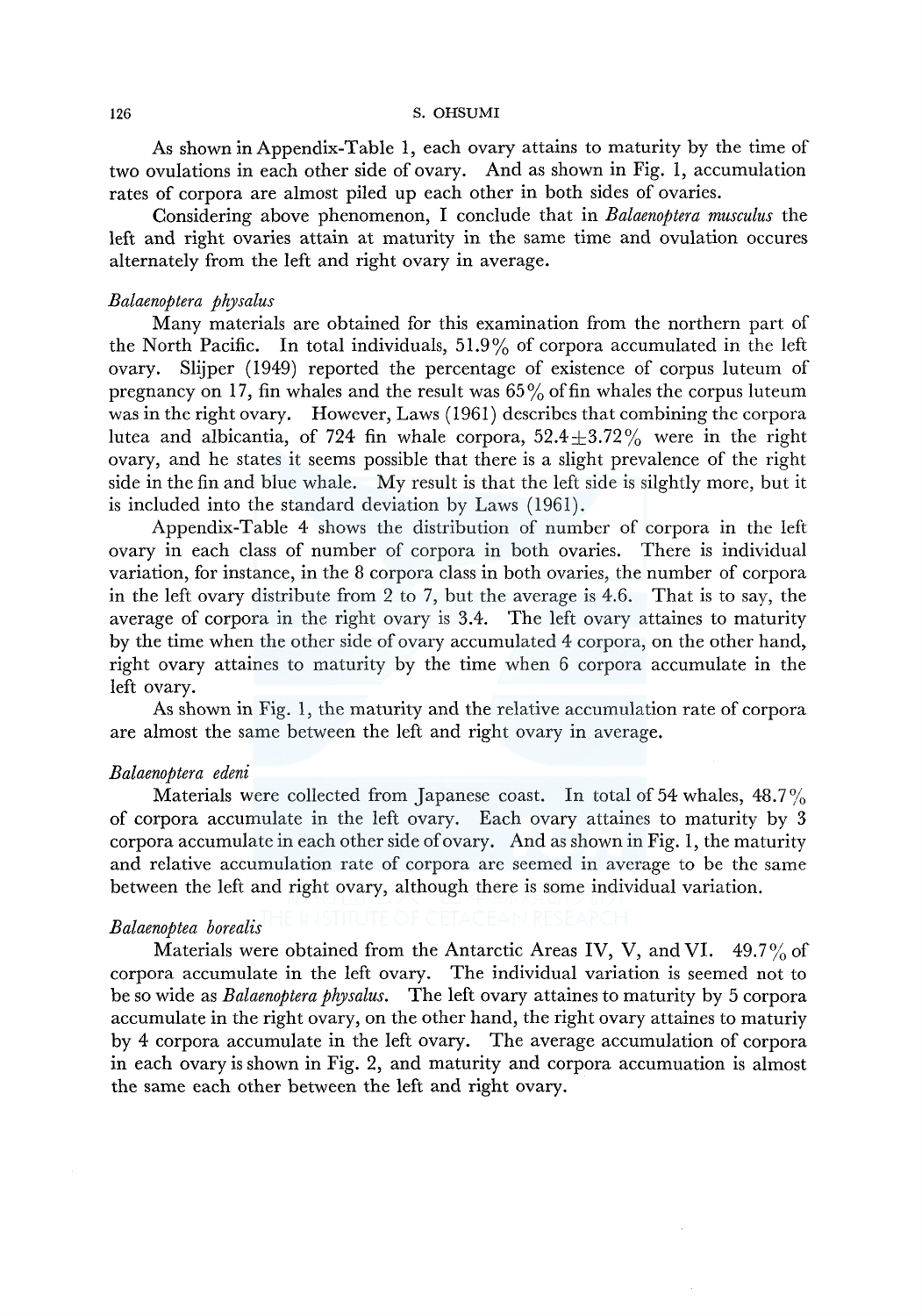

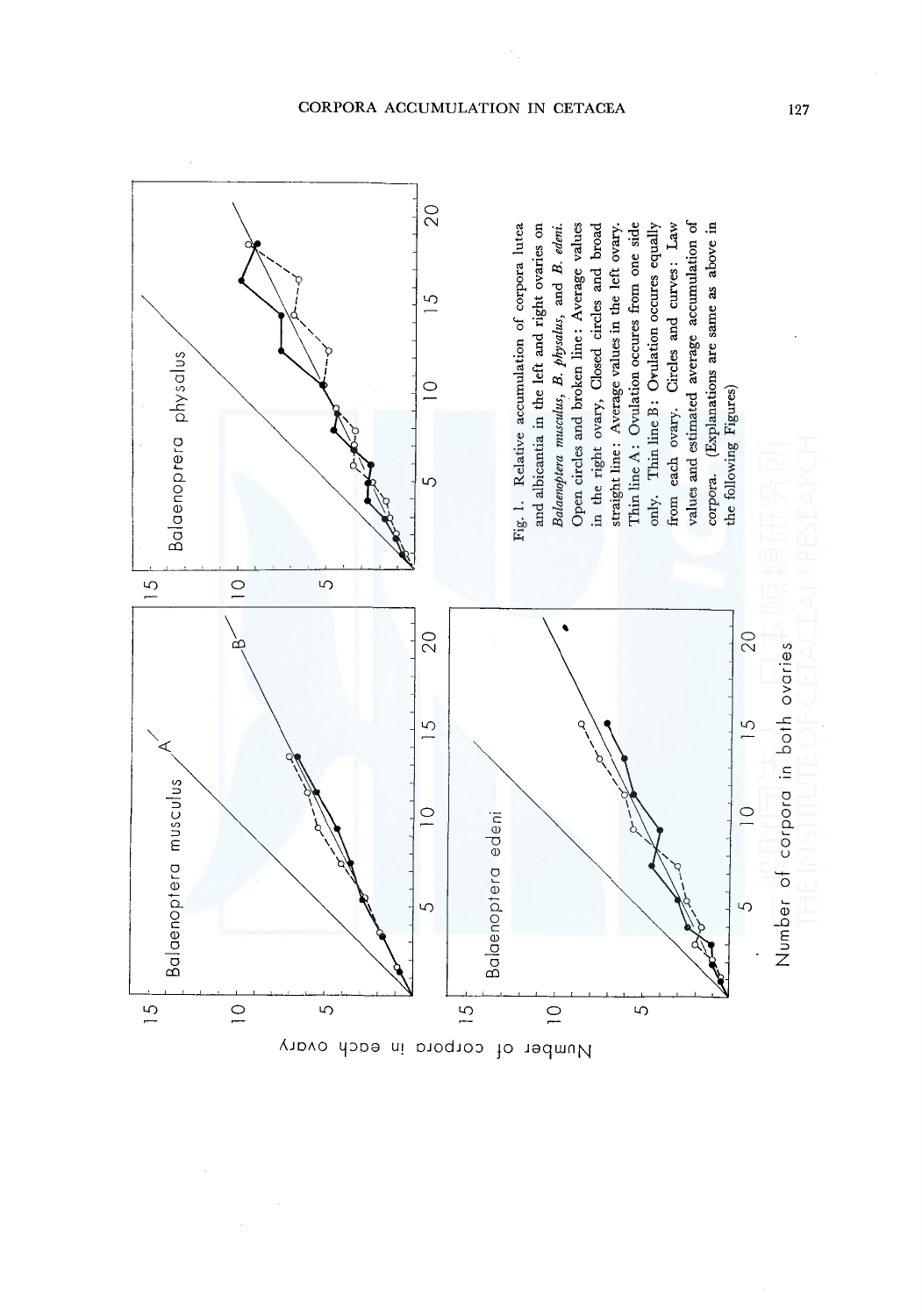

Fig. 2. Relative accumulation of corpora in the left and right ovaries on Balaenoptera borealis, B. acutorostrata, Megaptera novaeangliae and Eubalaena glacialis. Cross: Unknown which is the left or the right ovary.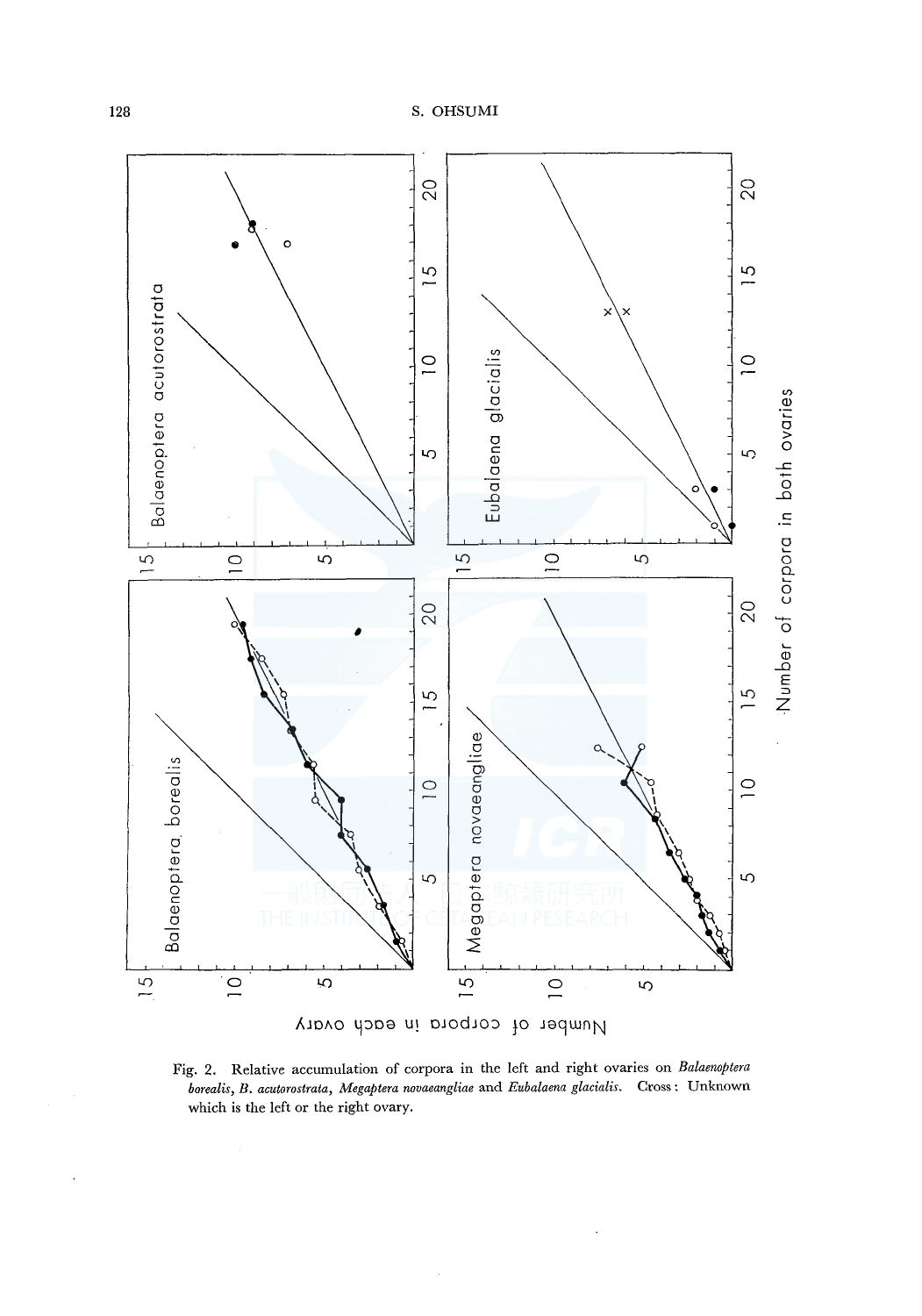

Fig. 3. Relative accumulation of corpora in the left and right ovaries on Physeter catodon, Kogia sp., Berardius bairdii and Ziphius cavirostris.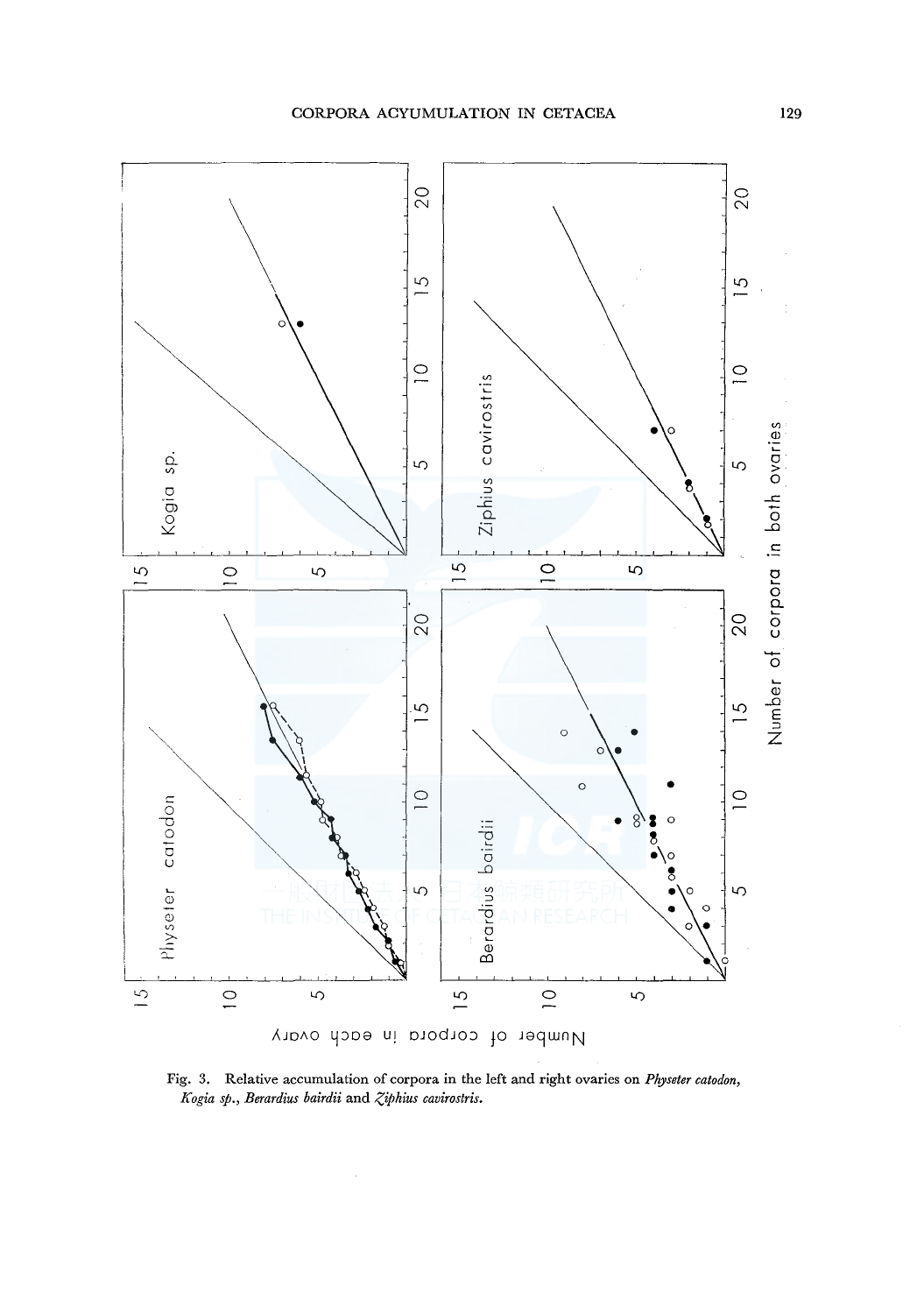

Fig. 4. Relative accumulation of corpora in the left and right ovaries on Delphinapterus leucus, Phocaenoides dalli, Grampus griseus and Globicephala melaena.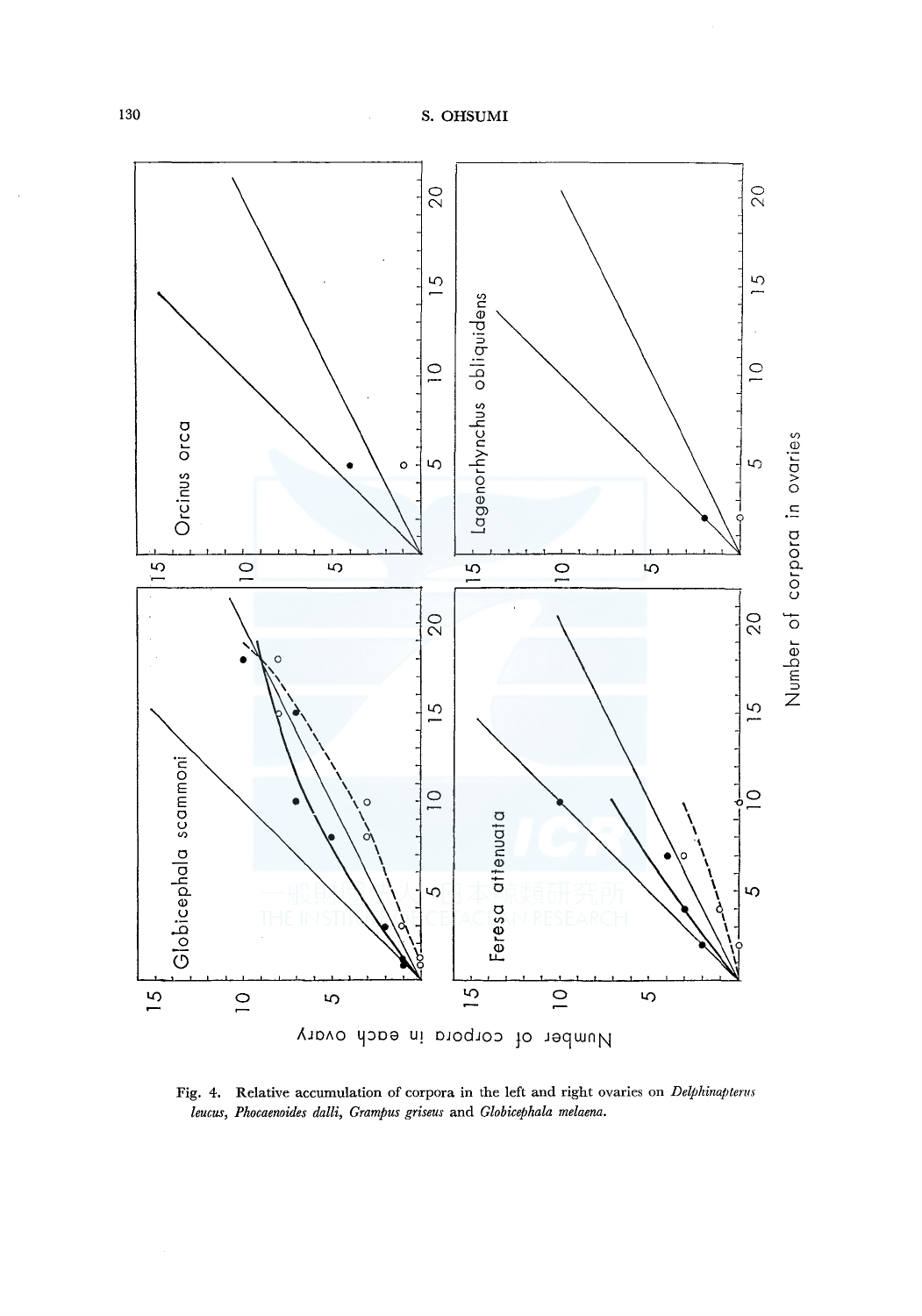

Fig, 5. Relative accumulation of corpora in the left and right ovaries on *Globicephala scammoni, Orcinus orca, Feresa attenuata* and *Lagenorhynchus obliquidens.*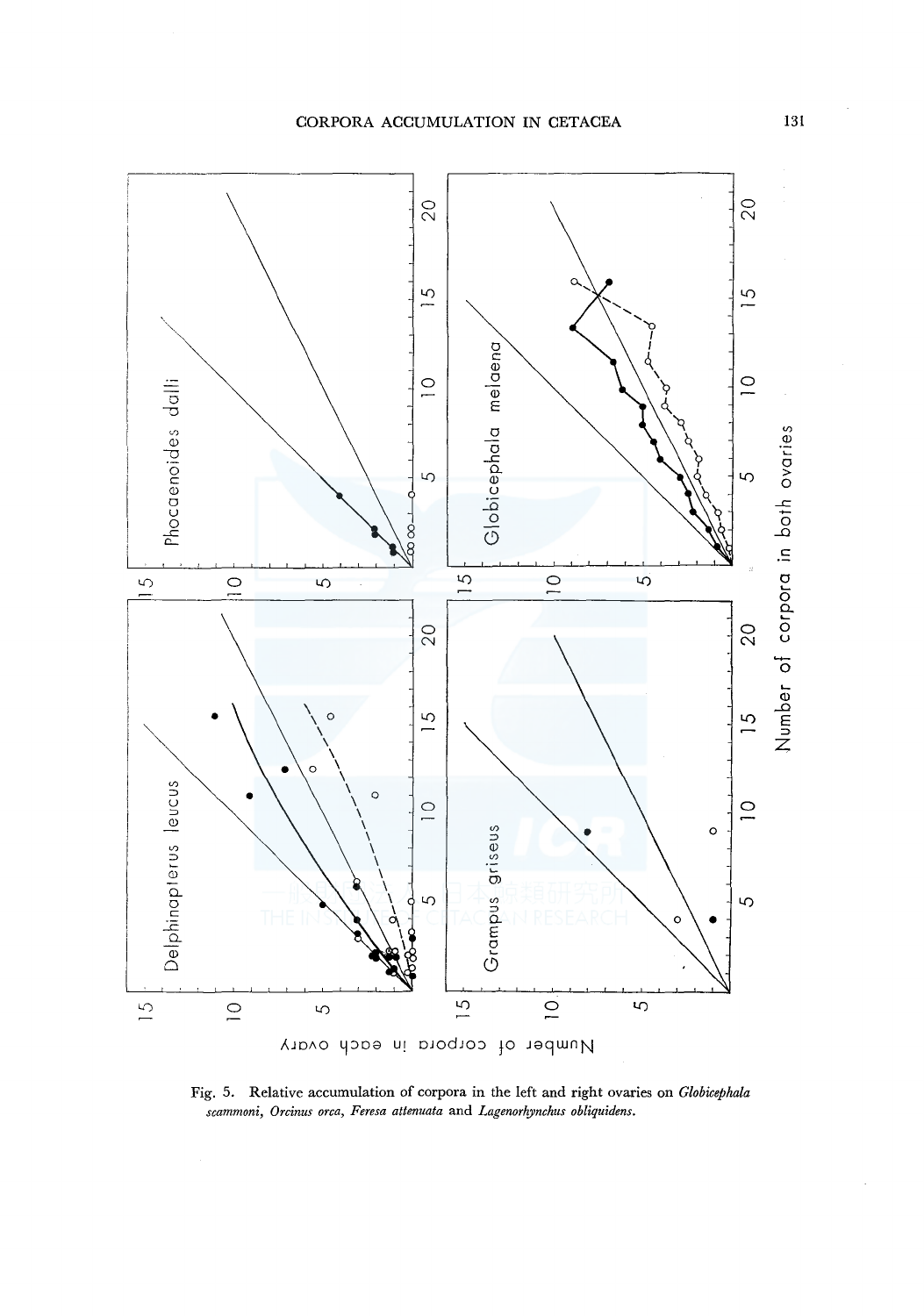

Fig. 6. Relative accumulation of corpora in the left and rgiht ovaries on Tursiops truncatus, Stenella attenuata, S. caeruleoalba and Delphinus delphis.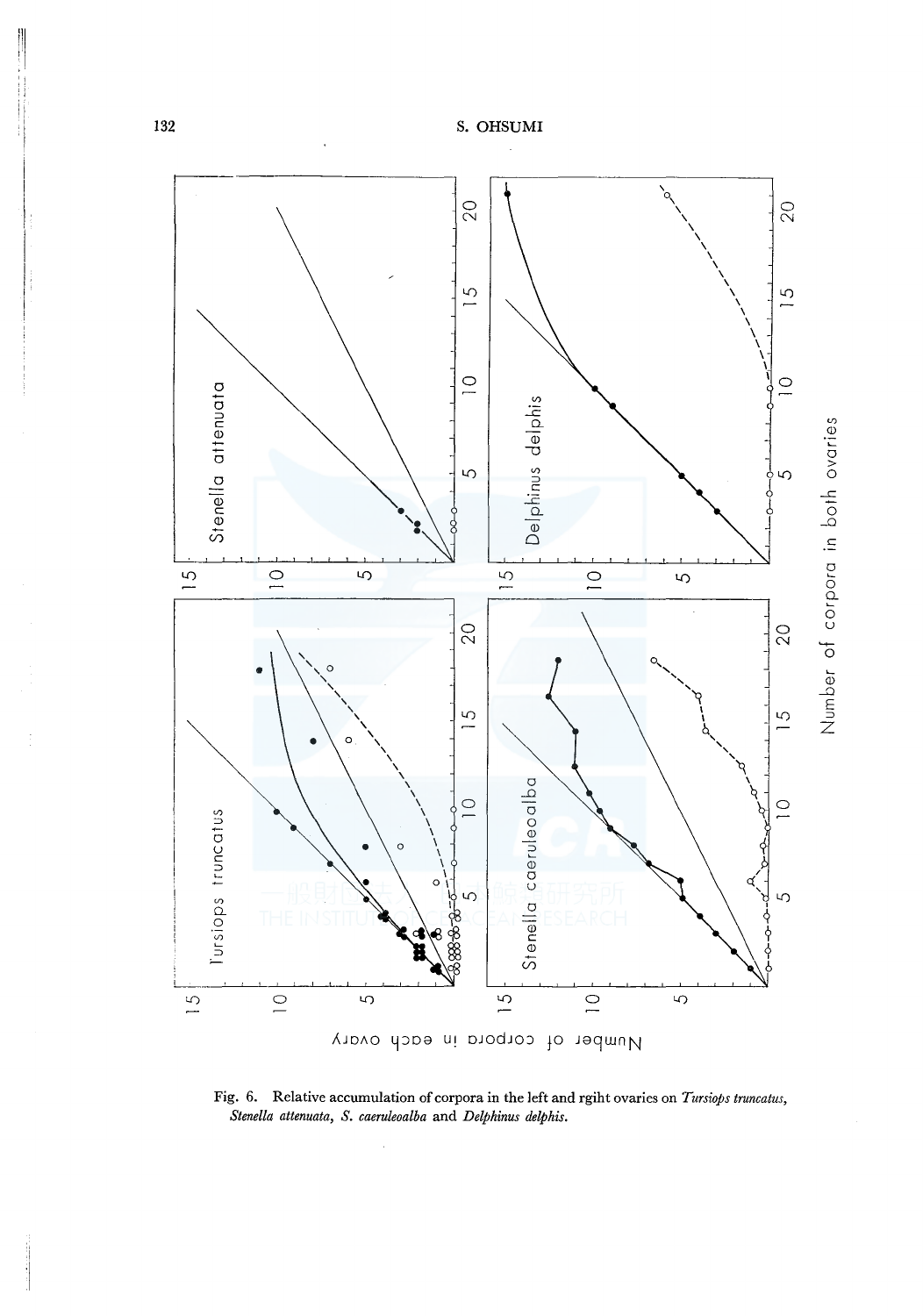#### *Balaenoptera acutorostrata*

I have only two materials. But as shown in Fig. 2, the maturity and corpora accumulation is seemed to show the same type as the above species.

### *Megaptera novaeangliae*

I used the ovaries materials from the Antarctic and the North Pacific. In the total of 100 individuals,  $53.4\%$  of corpora accumulate in the left ovary. The left ovary attaines to maturity by 5 corpora in the right ovary, and the right ovary attaines to maturity by 4 corpora in the left ovary. But in average, as shown in Fig. 2, the left and right ovaries are almost the same in the maturity and relative accumulation of corpora.

#### *Eubalaena glacialis*

By 1963, 11 right whales were killed by Japan in the North Pacific on the special permission of scientific research. Among them female whales are 4. The ovaries of one of the females were entirely immature and no follicle was seen on their surface (Omura, 1958). The ovaries of the second female are seemed to be prepuberal, because one follicle of which diametre is 3.8 cm is seen in the left ovary but there is not difference in the size between the both ovaries (Left:  $30.0 \times 12.0$ cm, Right:  $31.0 \times 11.5$  cm), and they are considered to be almost the same stage from the observation by naked eye. Other two females are both pregnant. One individual has only one corpus luteum in the right ovary and there is no corpus albicans in both ovaries. The other individual has one corpus luteum in the left ovary and two corpora albicantia in the right ovary.

Matthews (1938) reported that No. 1019 right whale in the southern hemisphere had one corpus luteum and 6 corpora albicantia in one side of ovary, and has 6 corpora albicantia in the other side of ovary.

Although I have small data on this species, and it is difficult to conclude, I estimate that maurity and relative corpora accumulation are the same in average between the both ovaries like the above 6 species.

#### *Pfryseter catodon*

Materials were obtained in the coast of Japan. In the total 298 whales, 51.6% of corpora accumulate in the left ovaries. From this point, we can estimate that ovulation occures equally from the both sides of ovaries. Appendix-Table 6 shows the distribution of corpora in the left ovary. Each ovary attaines to maturity by 5 coprora accumulate in the other side of ovaries. Deviation of corpora is not so wide even ifin the old stages. As shown in Fig. 3, the maturity and relative accumulation rate of corpora is seemed to be equall in the both side of ovaries like as *MYSTACOCETI.* 

## *Kogia sp.*

A *Kogia* was caught in a coast of Japan. Dr. M. Nakajima investigated and collected many materials on the species, but it is not yet identified. This individual has 6 corpora albicantia in the left ovary and 7 corpora albicantia in the right ovary.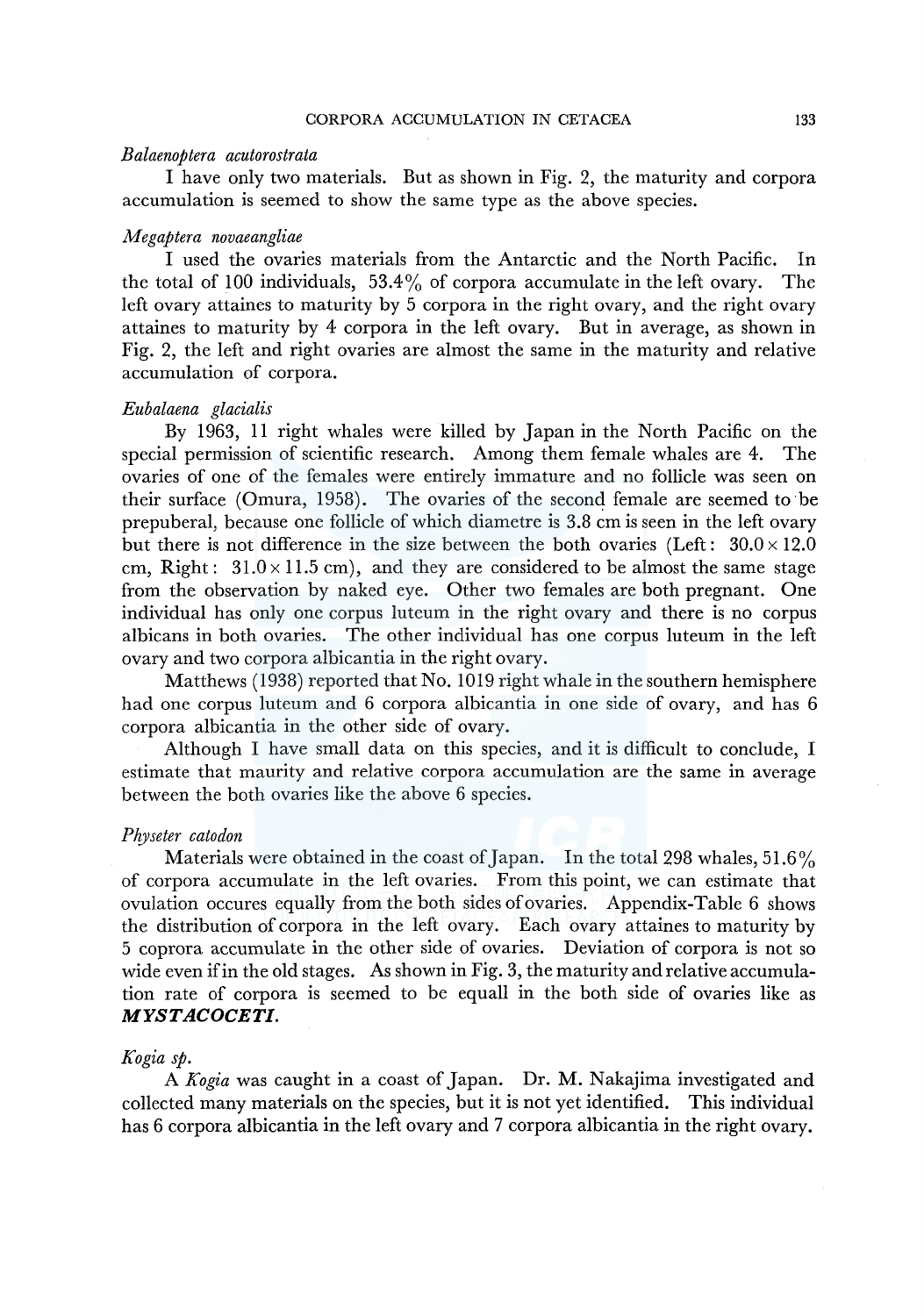I have only one material, but I estimate that this species will be the same tendency as *Physeter catodon.* 

#### *Berardius bairdii*

13 individuals were examined the corpoa counts separating the left and right ovaries. 47 corpora  $(47.5\%)$  accumulated in the left ovary. Although the materials are not so many, we can estimate the maturity and relative accumulation will be the same between the both ovaries.

## *Ziphius cavirostris*

I have only two materials from the coast of Japan. And Kenyon (1961) describes that one corpus albicans accumulated in each ovary of a female. Consideraing the above data and Fig. 3, I estimate that the tendency of maturity and corpora accumulation will be the same as *Physeter.* 

## *Delphinapterus leucus*

In the total corpora, 68.9–70.8% of corpora accumulate in the left ovary, and apparently the ovulations from the left ovary exceed those from the right side.

As shown in Fig. 4, there is an individual of which right ovary is still immature when 5 corpora accumulate in the left ovary. On the contrary, there is an individual of which left ovary is still immature when 3 corpora accumulate in the right ovary. The right ovary in average attaines to maturity later than the left ovary, but the deviation is not so much. Relative accumulation rate in the right ovary is somewhat lower than that in the left ovary in younger stage, but the deviation of corpora accumulation between the both ovaries seems to become shorter gradually.

#### *Phocaenoides dalli*

There are 5 paires of ovaries taken in the coast of Japan.

Unfortunately they are all relatively young stage (the oldest individual has only 4 corpora in the both ovaries), and data are given from only 5 individuals. Therefore, conclusion will be not introduced, but all corpora accumulate from the left ovary. Right ovary is still immature, when 4 corpora accumulate in the left ovary. And the size of ovary is smaller in the right ovary than in the left ovary.

## *Grampus griseus*

One individual has one corpus albicans in the left ovary and one corp. luteum and two corp. albicantia in the right ovary, whereas the other individual has one corp. luteum and 7 corp. albicantia in the left ovary and one corp. albicans in the right ovary. Then, 69.2% of corpora accumulate in the left ovary.

## *Globicephala melaena*

In total corpora,  $65.5\%$  of corpora accumulate in the left ovary, therefore ovulation occures more frequently from the left ovary than from the right ovary.

Left ovary attaines to maturity by the time when 9 corpora accumulate in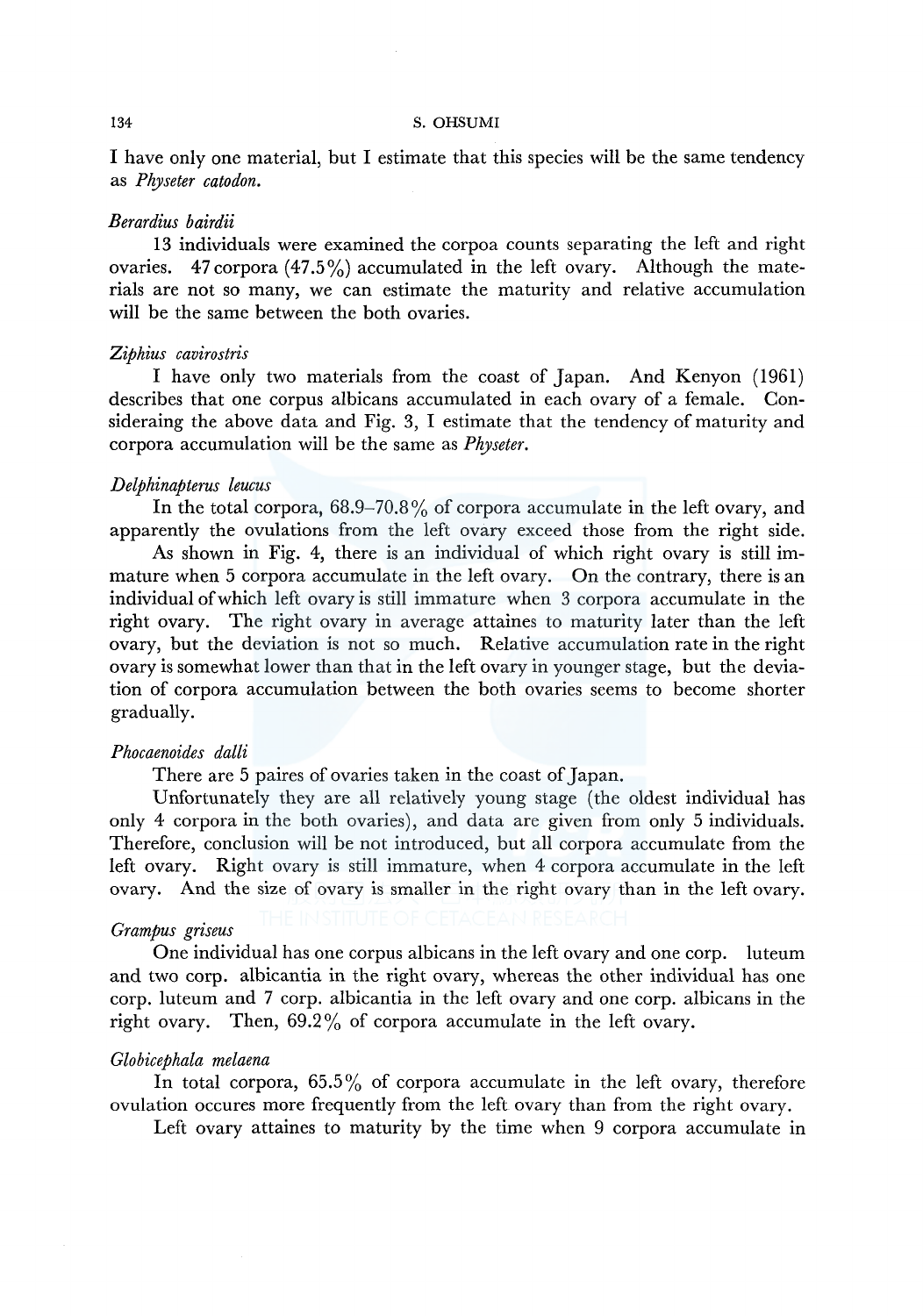the right ovary, on the contrary, there is an individual of which right ovary is immature when 9 corpora accumulate in the left overy. As shown in Appendix-Table 7. there are many individuals of which left ovary is mature but the right ovary is still immature.

Fig. 5 shows the average corpora in the left and right ovaries in each total corpora class. From this figure relative corpora accumulation in the left ovary exceeds that in the right ovary.

#### *Globicephala scammoni*

I have only 7 data on the corpora count on this species. Considering Fig. 5, the relative accumulation curve is similar with that of *Globicephala melaena.*  58.9% of corpora accumulate in the left ovary.

#### *Orcinus orca*

I have only one corpora count on this species. One corpus luteum and 3 corpora albicantia accumulate in the left ovary and one corp. albicans exists in the right ovary. Assuming from only this specimen, this species is included into the similar type as *Globicephala.* 

#### *Feresa attenuata*

There is an individual of which right ovary is still immature when 10 corpora accumulate in the left ovary. However, in total corpora,  $82.6\%$  of corpora accumulate in the left ovary. Although there are scanty of data, the relative corpora accumulation will be similar with that of *Globicephala.* 

#### *Lagenorhynchus obliquidens*

I have only one material. This individual has two corpora albicantia in the left ovary, but the right ovary is still immature.

#### *Tursiops truncatus*

Zoological name of this species caught in the coast of Japan must be studied further, but I used it as *T. truncatus* according to Ogawa (1938).

82.8% of corpora accumulate in the left ovary, and all left ovaries are mature in the materials, but mature right ovary appears from the time when 3 corpora accumulate in the left ovary. And there is an individual of which right ovary is immature when 10 corpora accumulate in the left ovary. From Fig. 5, it will be assumed that the left ovary attaines at maturity first, and in younger stage ovulation occures in average from only the left ovary. Then, after attainment of later maturity of the right ovary, relative corpora accumulation rate of the right ovary will be larger than the left ovary.

#### *Delphinus delphis*

Of total individual,  $88.5\%$  corpora accumulate in the left ovary. In 5 individuals of total 11 corpora only the left ovaries are mature. The other in-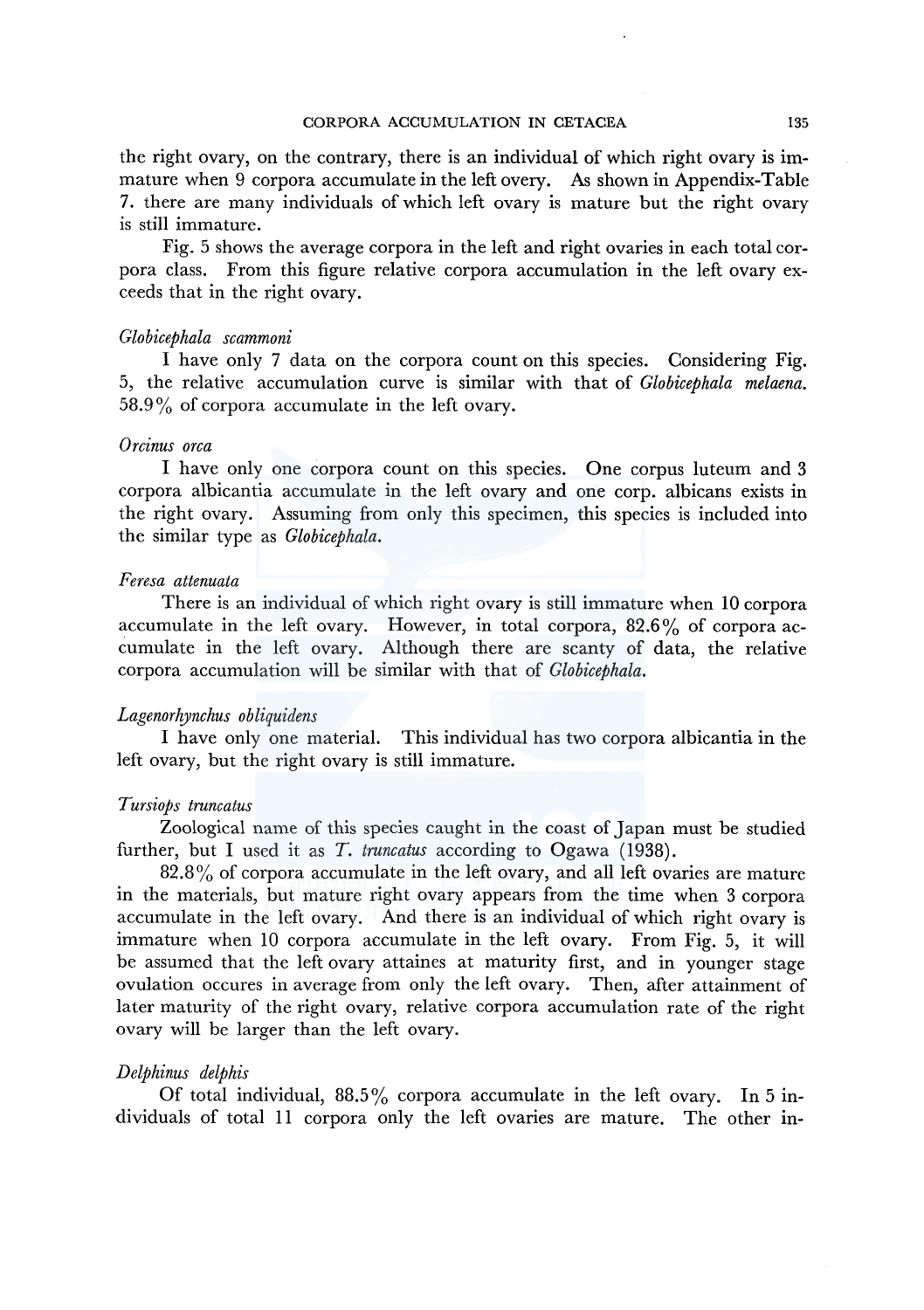dividual has 15 corpora albicantia in the left ovary and 6 corpora albicantia in the right ovary. From Fig. 6, it will be considered that the right ovary attaines to maturity by the time when about 10 corpora accumulate in the left ovary, after then relative accumulation rate will be more in the right ovary than in the left ovary.

#### *Stenella attenuata*

I have 3 corpora counts taken and kept in Japan. The data are scant and got from young animals, but all corpora accumulate in only the left ovary.

#### *Stenella caeruleoalba*

As many as 333 materials are obtained from the coast of Japan as shown in Appendix-Table 8.

There is no individual of which only left ovary is immature. On the other hand, there are many individuals of which right ovary is still immature by the time when 14 corpora accumulate in the left ovary.  $93.4\%$  of corpora accumulate in the left ovary in total corpora.

In average, ovarian maturity occures from the left ovary first, and until the time when about 9 corpora accumulate in the left ovary, the right ovary is still immature. But the right ovary is not immature for life. After the maturity of the right ovary, relative corpora-accumulation rate becomes more in the right ovary than in the left ovary.

## TYPES OF CORPORA ACCUMULATION IN BOTH SIDES OF OVARIES

Considering the relative corpora-accumulation curves, we can classify them into three kinds of types for 23 kinds of Cetacean species.

Type I: Left and right ovaries attaines to maturity almost the same time in average, and there is no difference in the relative accumulation rate of cropora between the left and right ovary. Following 10 species are considered to be included into this kind of type: *Balaenoptera musculus, B. physalus, B. edeni, B. borealis, B. acutorostrata, Magaptera novaeangliae, Eubalaena glacialis, Physeter catodon, Berardius bairdii,* and *Ziphius cavirostris.* I have only one *Kogia sp.* of which ovaries are examined. So, it is dangerous to conclude, but I consider that this species is also included in Type I. Type II : Maturity of right ovary is attained somewhat later than the left. Relative accumulation rate of corpora in the left ovary is more than that in the right during young stage, but the difference between the left and right ovaries is not so much. In older stage, relative accumulation rate of corpora in right ovary exceeds that of the left ovary. Following 4 species are considered to be included into Type II : *Delphinapterus leucus, Globicephala melaena, G. scammoni* and *Feresa attenuata.* 

Owing to the deficiency of samples, I could not determine the type of cropora accumulation for *Grampus griseus* and *Orcinus orca.* But I presumably consider they are also included into this kind of type.

Type III : Remarkable difference of corpora-accumulation rate occures between the left and right ovaries. Left ovary attaines to maturity earlier than the right. And for relatively long time, ovulation occures from only left ovary. But after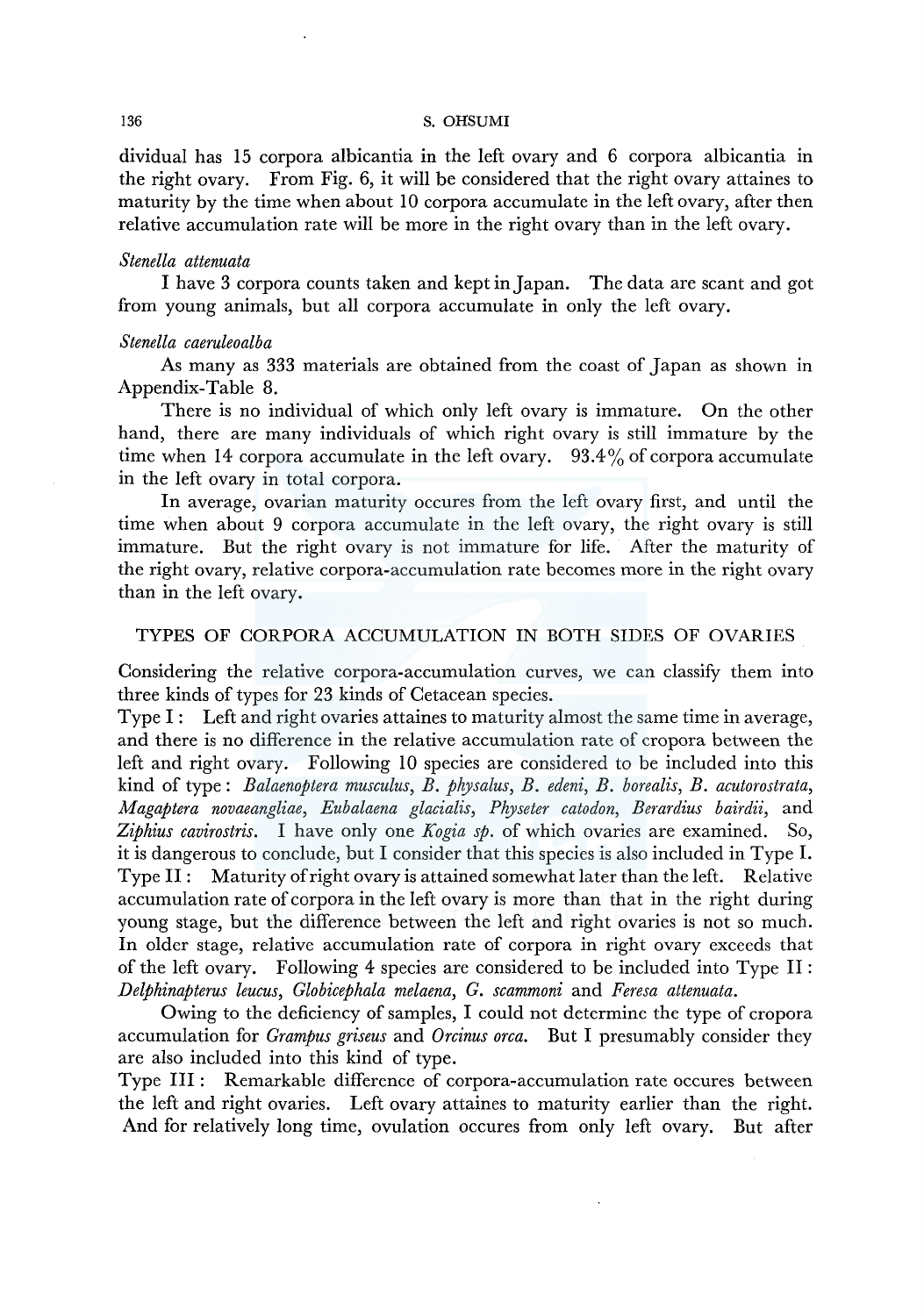attainment of maturity of right ovary, the ovulation from right ovary becomes more frequently than the left. Following 5 species are considered to be included into this type: *Phocaenoides dalli, Tursiops truncatus, Delphinus delphis, Stenella attenuata* and *S. caeruleoalba.* 

On *Lagenorhuchs obliquidens,* I have only one material, so I hesitate to conclude that this species is included in Type III, but I think it is possible.



Number of corpora in both ovaries

Fig. 7. Schematic figures of the three kinds of types of relative corpora accumulation in the left and right ovaries of cetacea.

Broad solid line: Left ovary, Broad broken line: Right ovary, A-line: Ovulation occures from only one side of ovaries, B-line: Both ovaries attains to sexual maturity in the same time and ovulation occures equally from both sides of ovaries.

Table 2 shows the accumulation type and the per cent of number of ovulations (number of corpora lutea and albicantia) from the left ovaries to total ovulations from both ovaries for 23 species **ofCETACEA** examined. As shown in the previous figures, such percents must be variable according to the variation of age distribution, especially in Types II and III. For instance, in *Stenella caeruleoalba,* if we collect only young animals, the percentage of ovulation in the left ovary is near  $100\%$ . On the contrary, if we collect only older animals, the percentage decrines remarkably. Therefore, I want to emphasize on this phenomenon. Previous workers reported percentage of the existance of fetuses in left or right uterine cornu (Sleptsov, 1940; Slijper, 1949 etc.) or percentage of number of corpora in left or right (Laws, 1961 ; Sergeant, 1962). But I think they did not consider the above phenomenon.

Nevertheless, as shown in Table 2, the percentages of total ovulation from left ovary to that from both ovaries are seemed to have relation with the types of corpora accumulation. That is to say, it is as a matter of course, the percentages of ovulation from left ovary are distributed between 45 and 55% in 11 species of Type I. They are 52.0% in average. In Type II, percentages of ovulation from the left ovary are distributed between 58 and 83% for 6 species. They are apparently separate from the values of Type I. And in average  $65.9\%$  of ovulations occures from the left ovaries on the 6 species.

Type-III species have much percentage of ovulation from the left ovaries. The range of the ratios is between 82 and 100% and the average is calculated as  $92.7\%$ for the 6 species.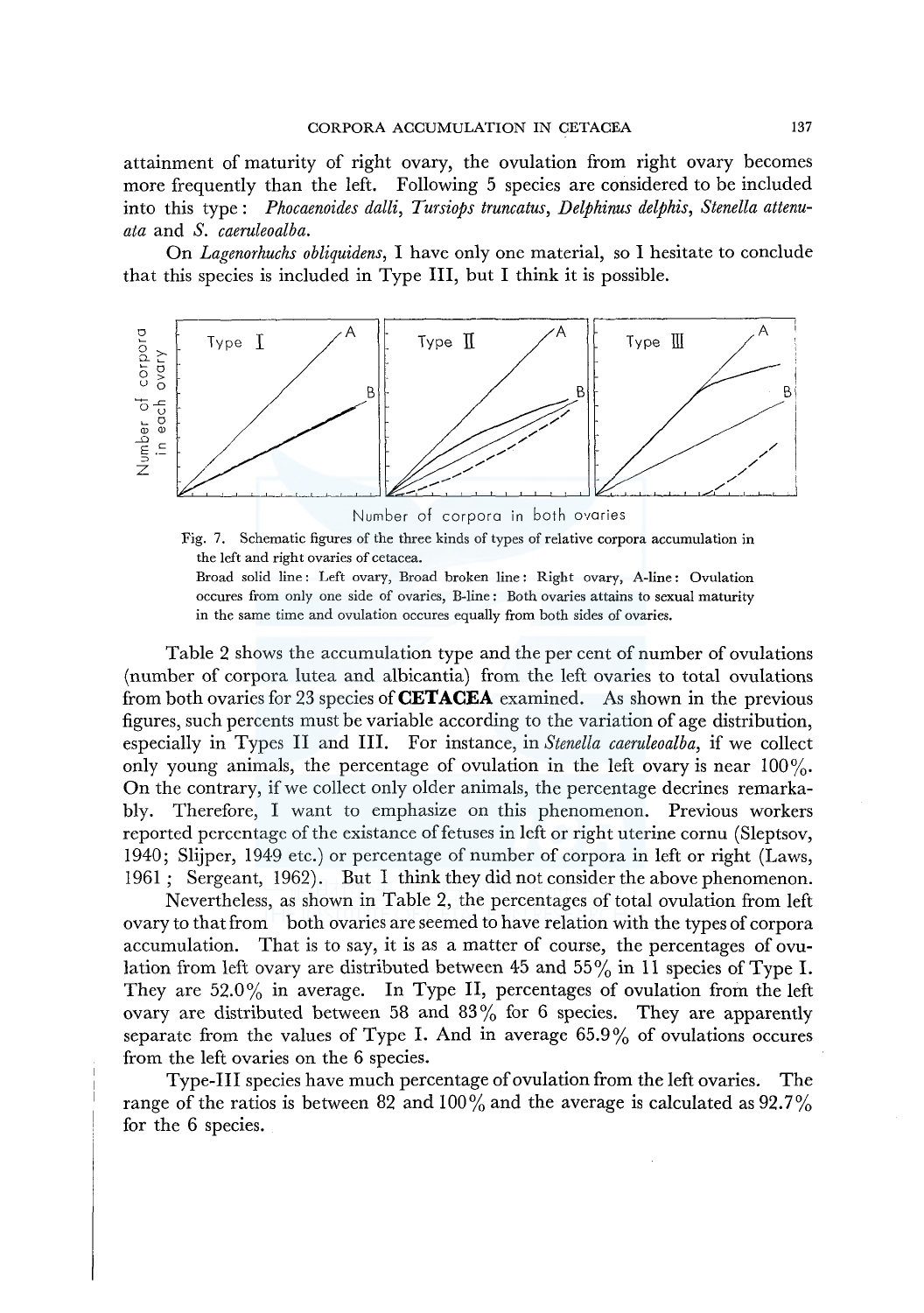I consider that if we have only material on the distribution of corpora in left and right ovary or the percentage of foetal existence in the left or right uterine cornu on one species, we can estimate briefly in what kind of corpora-accumulation type the animal is classified.

|                            |                     |                |                | No. of total corpora |               |
|----------------------------|---------------------|----------------|----------------|----------------------|---------------|
| Species                    | No. of<br>specimens | No. of<br>Type | Left           | Right                | $L\%*$        |
| Balaenoptera musculus      | 57                  | T              | 755            | 172                  | 47.4          |
| physalus-                  | 297                 |                | 1056           | 981                  | 51.9          |
| edeni                      | 54                  | T              | 147            | 155                  | 48.7          |
| borealis                   | 80                  |                | 350            | 354                  | 49.7          |
| acutorostrata              | $\overline{2}$      |                | 19             | 16                   | 59.3          |
| Megaptera novaeangliae     | 100                 | r              | 198            | 173                  | 53.4          |
| Eubalaena glacialis        | 3                   |                | $7 - 8$        | $9 - 10$             | $41.2 - 47.1$ |
| Physeter catodon           | 298                 | Г              | 909            | 853                  | 51.6          |
| Kogia sp.                  |                     | 1 <sup>5</sup> | 6              | 7                    | 46.2          |
| Berardius bairdii          | 13                  | Ι              | 47             | 52                   | 47.5          |
| Ziphius cavirostris        | 3                   |                | 7              | 6                    | 53.8          |
| Delphinapterus leucus      | 16                  | п              | 51             | $21 - 23$            | 68.9-70.8     |
| Phocaenoides dalli         | 5                   | Ш              | 10             | $\theta$             | 100.0         |
| Grampus griseus            | $\overline{2}$      | II?            | 9              | 4                    | 69.2          |
| Globicephala melaena       | 173                 | $_{II}$        | 607            | 320                  | 65.5          |
| -scammoni                  |                     | $_{II}$        | 33             | 33                   | 58.9          |
| Orcinus orca               |                     | II?            | $\overline{4}$ |                      | 80.0          |
| Feresa attenuata           | 4                   | $_{II}$        | 19             | 4                    | 82.6          |
| Lagenorhynchus obliquidens |                     | III?           | $\overline{2}$ | 0                    | 100.0         |
| Tursiops truncatus         | 26                  | III            | 101            | 21                   | 82.8          |
| Delphinus delphis          | 6                   | III            | 46             | 6                    | 88.5          |
| Stenella attenuata         | 3                   | ш              |                | $\Omega$             | 100.0         |
| -caeruleoalba              | 333                 | ш              | 1750           | 123                  | 93.4          |

## TABLE 2. TYPES OF CORPORA ACCUMULATION AND TOTAL NUMBER OF CORPORA

\* Per cent of number of corpora in the left ovary to total corpora in both ovaries.

## TAXONOMIC CONSIDERATION ON THE TYPES OF RELATIVE CORPORA ACCUMULATION IN CETACEA

In the previous chaper, I classified the relative corpora-accumulation curves into three kinds of types.

Among 23 species examined, there are only three genera in which more than two species are included (Balaenoptera, Globicephala and Stenella). But we can find that the sepcies included in same genus show the same type of corpora accumulation. Then, I arrange genera of living **CETACEA** in Table 3. Types of corpora accumulation and the combination of genera by Flower & Lydekker (1891), Winge (1918), Fraser (1938), Simpson (1945) and Nishiwaki (1963, 1964) are also recorded in this table.

To my regret, I could not examine the types of corpora accumulation on all

138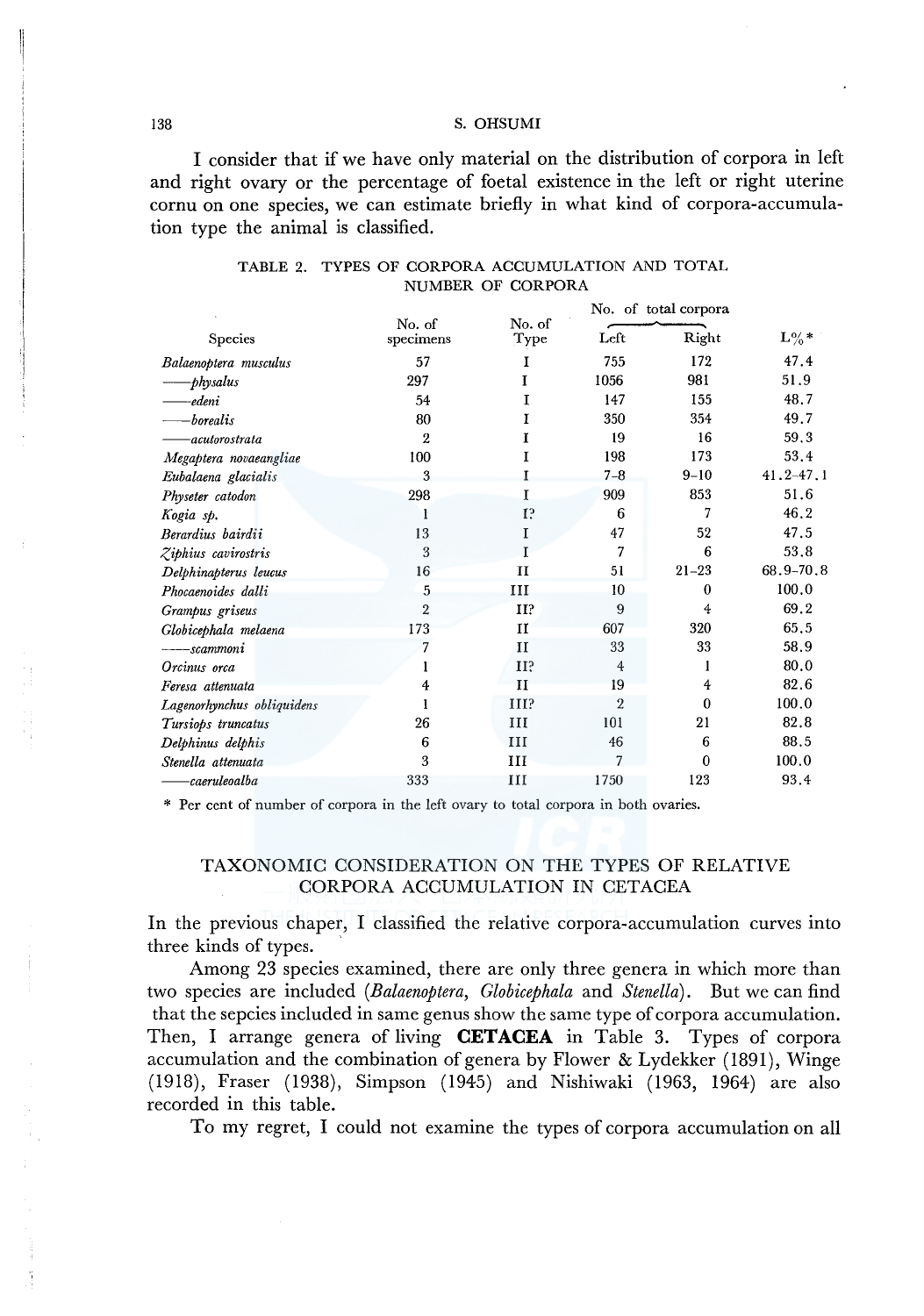

CORPORA ACCUMULATION IN CETACEA

139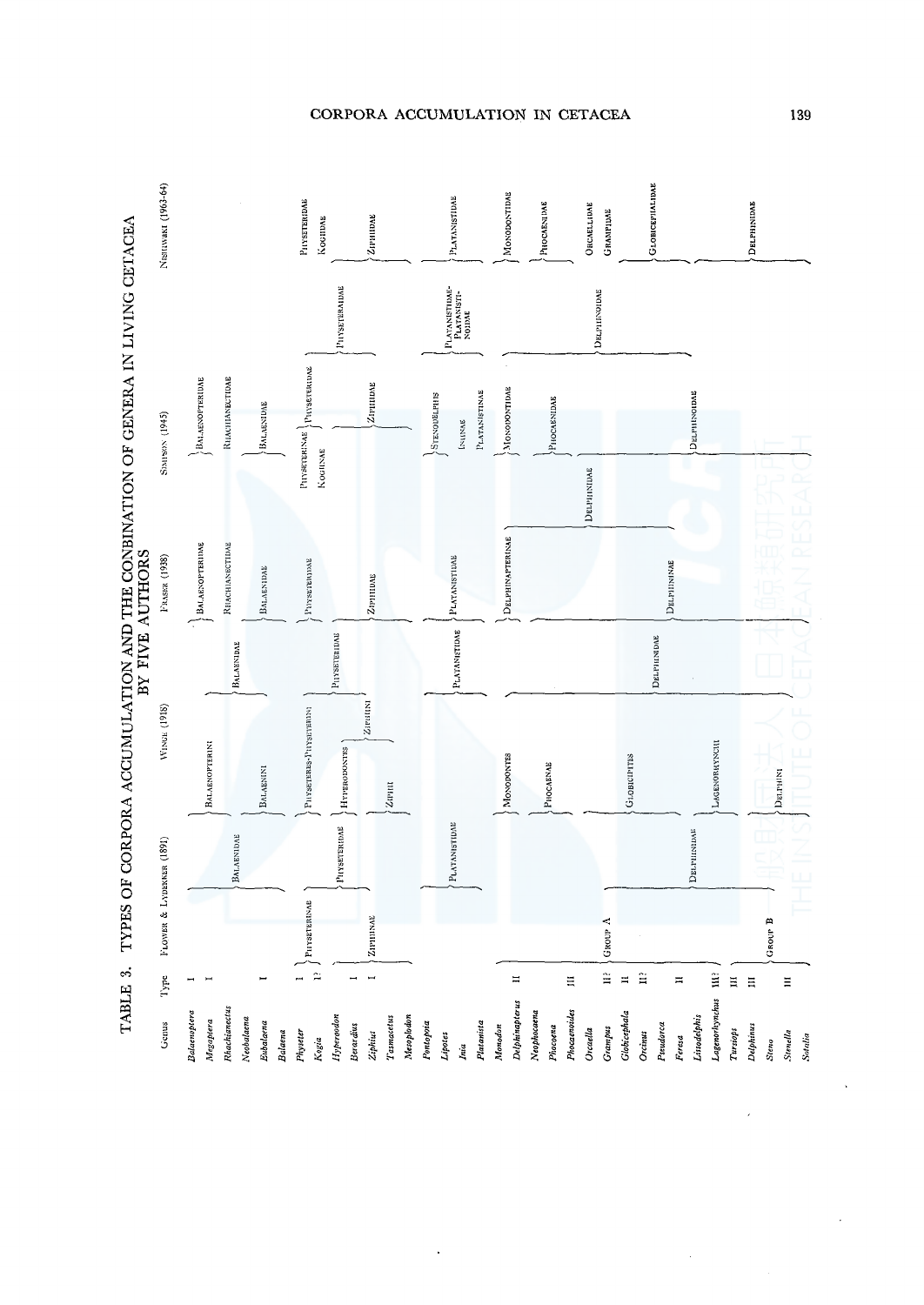living genera. Especially there is no material on RHACHIANECTIDAE and PLATANISTITIDAE. Now, three genera belonged to *MYSTICETI* are all included into Type I, and I guess all species of *MYSTICETI* has Type I corpora accumulation. In other words, we cannot divide *MYSTICETI* more than one group by only the corpora-acumulation curve.

On the contrary, *ODONTOCETI* are able to be divided at least three types by the corpora accumulation. *Physeter, Kogia, Berardius* and *Ziphius* are included into Type I. And Slijper (1958)'s discription must be added that in *ODONTO-CETI*, there are some species of which foetus may develope in either horn. Ag the way, recently many authors use the same the classification as Fraser (1938), that is, *Physeter* and *Kogia* are classified into PHYSETERIDAE and *Berardius, Hyperoodon, Ziphius, Tasmacetus* and *Mesoplodon* are classified into another family of ZIPHIIDAE. But Flower & Lydekker (1891) and Winge (1918) recognized they are belonged to subfamily of PHYSETERIDAE. And Simpson (1945) established Superfamily PHYSETEROIDEA combining PHYSETERIDAE and ZI-PHIIDAE. The phenomena in corpora accumulation will support the taxonomic interrelationship between PHYSETERIDAE and ZIPHIIDAE.

I cannot show the type of corpora accumulation for PLATANISTIDAE. Abel (1913) made special researches on the fossil **CETACEA,** and he tried to determine their position to recent forms. According his genealogical tree, PLAT-ANISTIDAE is included into *SQUALOCETI* with PHYSETERIDAE and ZIPHIIDAE. But Slijper (1936) shows that from primitive SQUALODONTIDAE separate four branchs of *ODONTOCETI,* and one of branches becomes to PLAT-ANISTIDAE and PHYSETERIDAE. ZIPHIIDAE become from the second branch and DELPHINIDAE from the third branch. It is very interesting taxonomically that whether corpora accumulation shows Type I or the fourth type in PLATANISTIDAE.

Superfamily *DELPHINOIDEA* classified by Simpson (1945) and family DELPHINIDAE classified by Flower & Lydekker (1891), Winge (1918) and Fraser (1938) etc. does not show Type I. From this point of view, we will understand that so called DELPHINIDAE can be separated phylogenically from *MIS-TICETI* and *PHYSETEROIDEA.* 

However, there are at least two types of species in *DELPHINOIDEA* by the examination on the corpora accumulation rate. That is to say, *Delphinapterus, Grampus, Globicephala, Orcinus,* and *Feresa* show Type II, on the contrary, *Phocaenoides, Lagenorhynchus Tursiops, Delphinus* and *Stenella* are considered to be included into Type III. Flower & Lydekker (1891) separated DELPHINIDAE into Groups A and B. The species included in Group B show Type III, but in Group A there are two types of corpora accumulation. Winge (1918) describes that DELPHINIDAE is divided into five subfamily; MONODONTES, PHOCAENAE, GLOBICIPITES, LAGENORHYNCHI and DELPHINI, This classification is not contradictory to my result. Fraser (1938)'s classification of subfamily DELPHININAE which is widely used today is considered to be too large as Nishiwaki (1963) reported. Slijper (1936) and Simpson (1945) divided DELEPHININAE by Fraser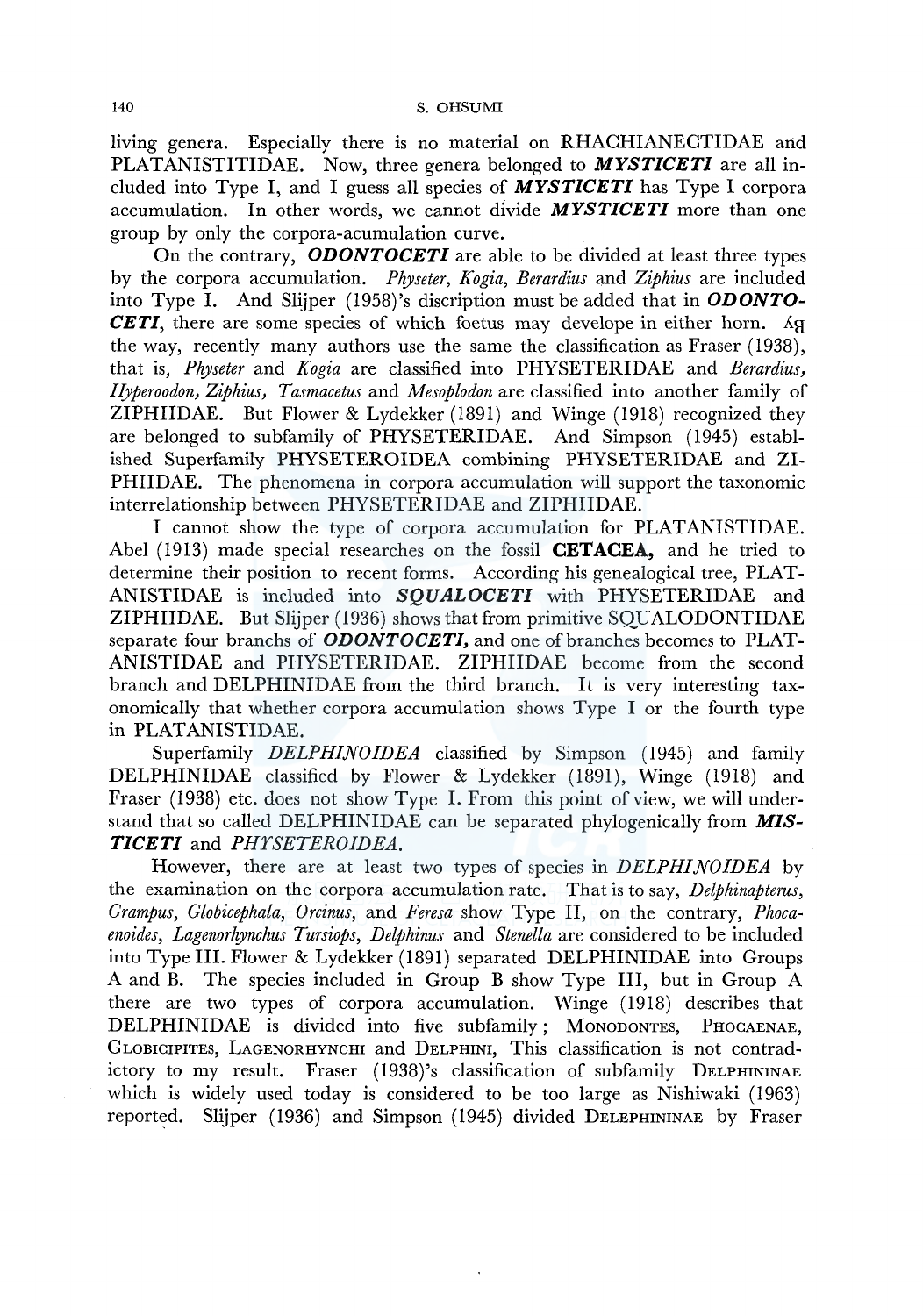(1938) into two families PHOCAENIDAE and DELPHINIDAE but their DELPHINIDAE must be divided at least two kinds from the view point of my typing of corpora accumulation. Recently Nishiwaki (1963, 1964) compared body lengths, number of vertebrae, fused bone in cervical vertebrae, shape of skull, number maxillary teeth and length of rostrum for 12 genera of *ODONTOCETI,*  and he separated living *ODONTOSETI* into 10 families as shown in Table 3.

I have no data on the ovaries count for *Orcaella, Noephocaena, Phocaena Pseudorca*  and *Lissodelphis* and I cannot conclude the typing of corpora accumualtion for *Grampus.* Excluding these 7 genera, the typing of corpora accumualtion agrees well with Nishiwaki's description. And on the standing point of only corpora accumulation, MONODONTIDAE and GLOBICEPHALIDAE is taxonomically near each other, because they show Type II of corpora accumulation, the other hand, PHOCAENIDAE (PHOCAENEA) and DELPHINIDAE (LAGENORHYNCHI and DELPHINI) show another type of corpora accumulation (Type III). They seem to be somewhat separated taxonomically from MONODONTIDAE and GLO-BICEPHALIDAE. But, I consider that the difference between Type II and III is not so substantial as Type I. So, to my opinion, superfamily DELPHIN-OIDEA is needful for the classification of DELPHINIDAE-type species.

#### **DISCUSSION**

In DELPHINIDAE, especially Type III group, left ovary attaines at maturity first, and ovulations occure only from the left ovary in young generation, but after the right ovary attains at maturity, ovulations occure more frequently from the right ovary than from the left ovary. Such a phenomenon is interesting for the physiology of reproduction. The mechanism of control for maturity and ovulation in the each ovaries must be studied in future. As morphological approach, distribution of blood vessels and nerves, thickness of coatical layer of each ovary and their change according to age should be researched for the settlement of the mechanism.

It is notable that in the males both testes are almost equally mature and the difference of weight between both testes is very slight in the case of DELPHINIDAE so far as I investigated. Then, it is interesting why in the only females maturity and ovulations are different between each sides of ovaries. Ontogenical comparison is needful on the reproductive organs between both sexes for solution of this problem.

The asymmetry of maturity and ovulation in DELPHINIDAE is considered to be related to the asymmetry of skull of *ODONTOCETI,* but PHYSETER-OIDEA has same ovulatory pattern as *MYSTICETI* although the skull of it is asymmetry like DELPHINIDAE.

In the previous chapter I discussed the interrelationship between corporaaccumulation types and the taxomic position of **CETACEA,** and I found ovulatory pattern is related with the taxonomic status of the animals. Johnson & Ostenson (1959) describes that "modern taxonomic studies on specific and above must be based on more than simple morphologic comparison when complex relationships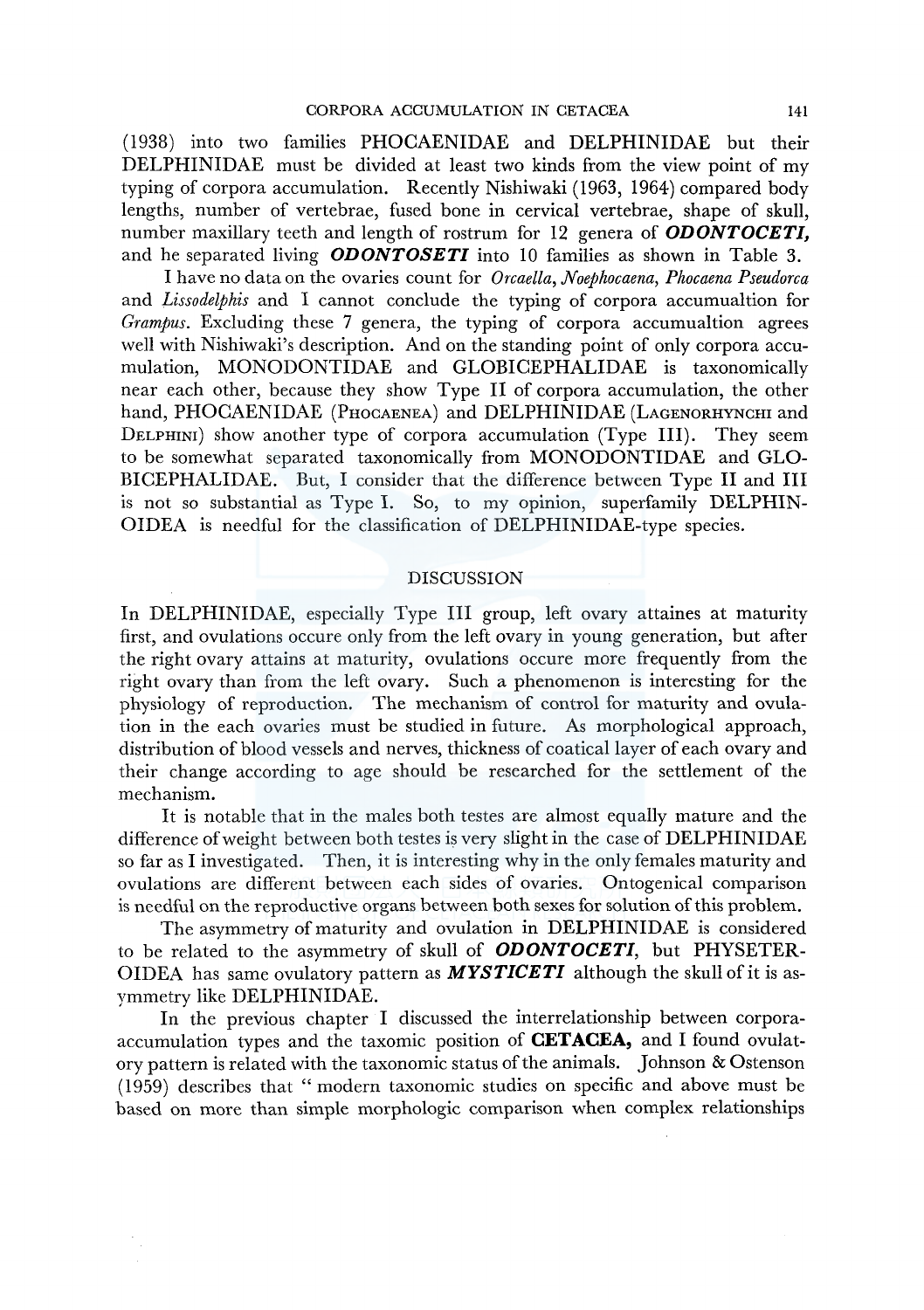are involved. Further research into their biologic nature is necessary ". And they showed several taxonomic methods. As one of modern morphologic comparisons, they showed the genital tracts and foetal menbranes reported by Mossman  $(1953)$ . I believe in fact that the total biologic relationship and not any single taxonomic criterion is important as Johnson & Ostenson described. And the comparison of corpora-accumulation rate will be useful as one of the taxonomic criteria. For this purpose, we must gather more material on all species. Especially we have no or very small materials on PLATANISTIDAE and PHOCAENIDAE. I must say that comparison of corpora accumulation is only one method of taxonomical approaches and many other biological relationships are needful for the complete attainement to truth.

### SUMMARY

1. Comparison of maturity and accumulation of corpora between the left and right ovaries is studied for 23 species of **CETACEA.** 

2. Accumulation curves of **CETACEA** so far as investigated are classified into three kinds of types.

3. Type I: Maturity and ovulation occures from both ovaries equally. Following species are considered to be included in this kind of type:

*Balaenoptera musculus, B. physalus, B. edeni, B. borealis, B. acutorostrata, Megaptera novaeangliae, Eubalaena glacialis, Physeter catodon, Kogia sp. Berardius bairdii* and *Ziphius cavirostris.* 

4. Type II: Corpora accumulation in the left ovary is rather more than the right in young stage. But the difference between both ovaries is not so much. Following species are considered to be included in Type II :

*Delphinapterus leucus, Grampus griseus, Globicephala melaena, G. scammoni, Orcinus orca*  and *Feresa attenuata.* 

5. Type III: For relatively long time, ovulation occures only from the left ovary, but after attainement of maturity of the right ovary, corpora accumulation of the right ovary becomes more frequently than the left. Following species are included into this type: *Phocaenoides dalli, Lagenorhychus obliquidens, Tursiops truncatus, Delphinus delphis, Stenella attenuata,* and *S. caeruleoalba.* 

6. As regards the percentage of distribution of corpora in the left ovary, range and average values of above three types are counted as follows :

|          | Range $(\% )$ | Average $(\% )$ |
|----------|---------------|-----------------|
| Type I   | $45 - 55$     | 52.0            |
| Type II  | 58–83         | 65.6            |
| Type III | $82 - 100$    | 92.7            |

7. Corpora accumulation in *MYSTJCETI* and *PHYSETEROIDAE* is classified into Type I. On the contrary, DEPHINIDAE *seusu lato* shows other types, and they should be separated into at least two classification by consideration of corporaaccumulation types.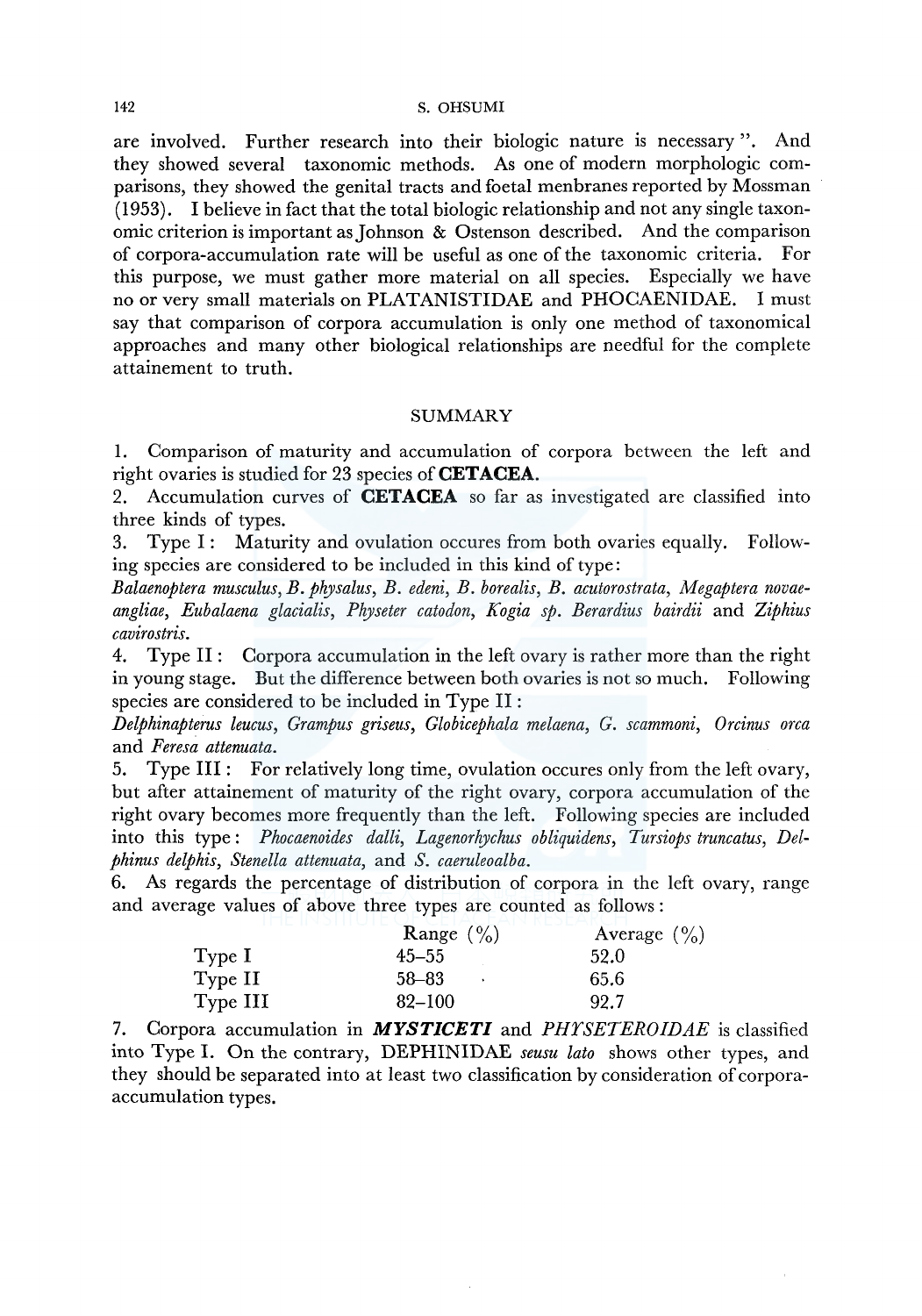#### **REFERENCES**

- l\bel, O. (1913). Die Vorfahren der Bartenwale. *Denskscher. K. Akad. Wiss. Wein. Math-naturwiss. Kl.*  90: 155-224
- l\ndrews, F N. & McKenzie, F. (1941). *Mo. Agric. Exp. Sta., Ree. Bull.* 329 (Cited from Asdell, 1946) Asdell, S. A. (1946). *Patterns of mammalian reproduction.*  $437$  p. Comstock Pub. Co., New York.
- E"lower, \IV. H. & Lydekker, R. (1891). *An introduction to the study of mammals living and extinct.* 763 pp. Adam and Charles Black, London.
- Flynn, T. T. & Hill, J. P. (1938). *Trans. Zool. Soc. London* 24: 445 (Cited from Asdell, 1946).

Fraser, F. C. (1937). (See Norman, J. R. & Fraser, F. C.)

- Henning, W. L. (1939). *J. Agric. Res.* 58: 565-80 (Cited from Asdell, 1946).
- [ohnson, M. L. & Ostenson, B. T. (1959). Comments on the nomencleature of some mammals of Pacific Northwest. J. *Mamm.* 40: 571-7.
- Kenyon, K. W. (1961). Cuvier beaked whales stranded in the Aleutian Island. *J. Mamm.* 42; 71-8.
- Laws, R. M. (1961). Reproduction, growth and age of southern fin whales. *Discovery Repts.* 31: 337–486.
- Matthews, L. H. (1938). Notes on the southern right whale, *Eubalaena australis. Discovery Repts.* 17 : 169-82.
- Mossman, H. W. (1953). The genital system and foetal membranes as criteria for mammalian phylogeny and taxonomy. J. *Mamm.* 34 : 289-98.
- \fishiwaki, M. (1963). Taxonomical consideration on Genera of Delphinidae. *Sci. Rep. Whales Res. Inst.* 17: 93-103.
- (1964). Revision of the article "Taxonomical consideration on genera of Delphinidae" in No. 17. *Sci. Rep. Whales Res. Inst.* No. 18: 171-2.

'Jarman, J. R. & Fraser, F. C. (1937). *Giant fishes, whals and dolphins.,* 361 pp. Putnam, London.

- Jgawa, T. (1936-37). Studies on the Odontoceti in Japan. *Plants and Animals* 4(7)-5(3). (in Japanese). Jmura, H. (1958). North Pacific right whales. *Sci. Rep. Whales Res. Inst.* 13: 1-52.
- R.eece, R. P. & Turner, C. W. (1938). J. *Dairy Sci.* 21: 37-9. (Cited from Asdell, 1946)
- '>ergeant, D. E. (1962). The biology of the pilot or pothead whale, *Globicephala malaena* (Traill) in Newfoundland waters. *Bull. Fish. Res. Board Canada.* 132: 84 p.
- Simpson, G. G. (1945). The principles of calssification and a classification of mammals. *Bull. Amer. Mus. Nat. Hist.* 85 : 350 pp.
- Sleptsov, M. H. (1940). *Zool. Zhurnal.* 19: 297 (Cited from Slijper, 1949).
- Slijper, E. J. (1936). Die Cetaceen, Vergleichend-anatomisch und Systematisch. *Capita Zool.* 7: 1-590. - (1949). On some phenomena concerning pregnancy and parturition of the cetacea. *Bijd. Dierk*; 28: 416-46.

-- (1958). Walvissen (Translated by Pomerans, A.J. into English. Hutchinson, London, 1962. 475 p.) 1-Varwisk, . L. (1926). *Anat. Ree.* 33: 29-33 (Cited from Asdell 1946).

Winge, H. (1918). A review of the interrelationships of the Cetacea. *Vidensk Medd.* Nat. Foren. Bd. 70. (Translated by Miller, Jr. G. S. in Interrelationships of the Mammalian genera III. 222-302, 1942).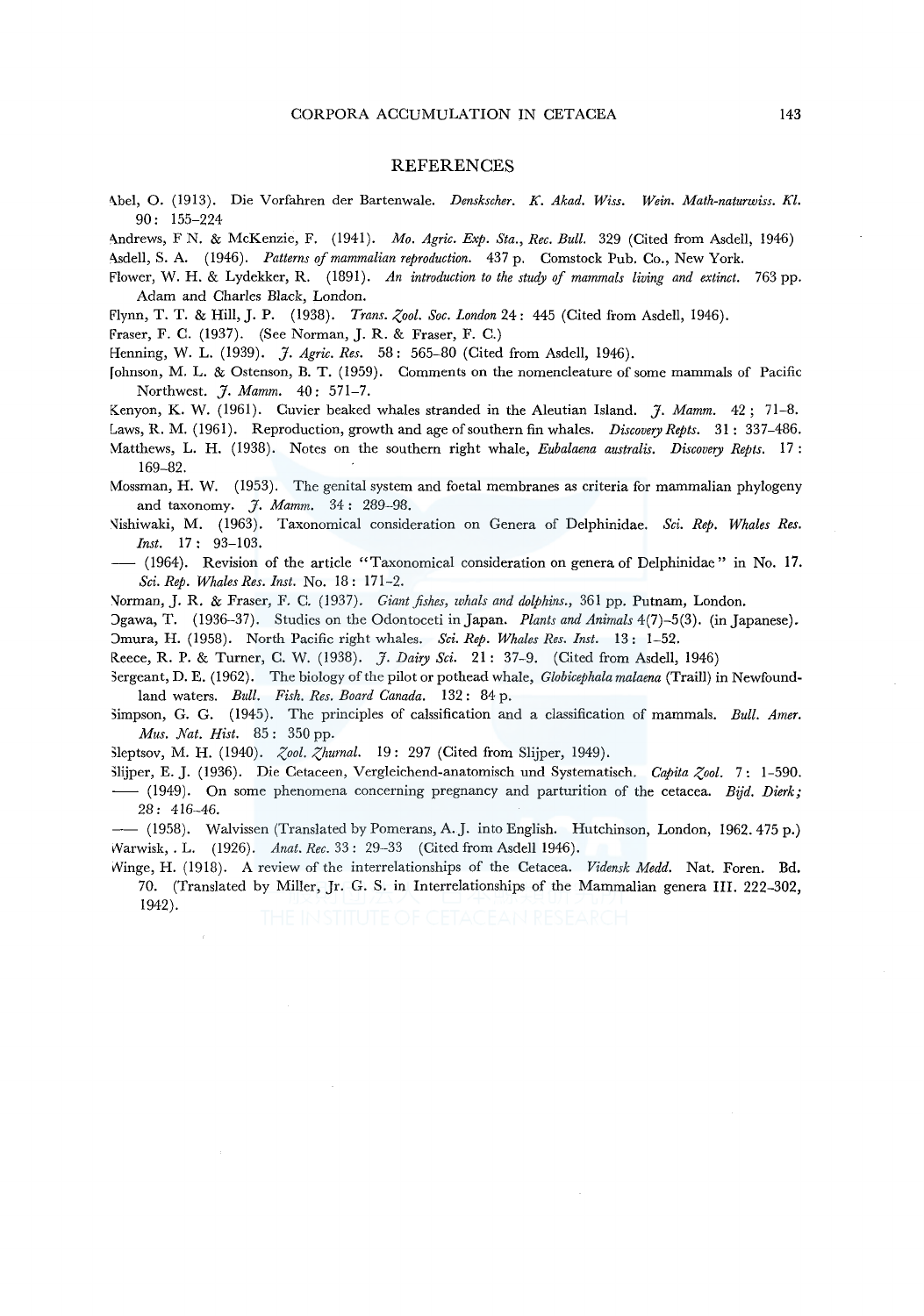|                                 |                                      | APPENDIX.         |                  |                                        |                  |              |                  |              |                          | RELATION OF THE NUMBER OF CORPORA BETWEEN THE |                  |                          |                  |                             |                   |                          |                     |                       |                  |                          |                                       |
|---------------------------------|--------------------------------------|-------------------|------------------|----------------------------------------|------------------|--------------|------------------|--------------|--------------------------|-----------------------------------------------|------------------|--------------------------|------------------|-----------------------------|-------------------|--------------------------|---------------------|-----------------------|------------------|--------------------------|---------------------------------------|
|                                 |                                      |                   |                  |                                        |                  |              |                  |              |                          | BOTH OVARIES AND THE LEFT OVARY               |                  |                          |                  |                             |                   |                          |                     |                       |                  |                          |                                       |
| <b>B</b> :                      |                                      |                   |                  | Number of corpora in the both ovaries. |                  |              |                  |              |                          |                                               |                  |                          |                  |                             |                   |                          |                     |                       |                  |                          |                                       |
| L:                              |                                      |                   |                  | Number of corpora in the left ovary.   |                  |              |                  |              |                          |                                               |                  |                          |                  |                             |                   |                          |                     |                       |                  |                          |                                       |
|                                 |                                      |                   |                  |                                        |                  | TABLE 1.     |                  |              |                          | BALAENOPTERA MUSCULUS                         |                  |                          |                  |                             |                   |                          |                     |                       |                  |                          |                                       |
| $L \backslash B$                |                                      | 1                 | $\,2$            | 3                                      |                  | $\bf 4$      | 5                |              | $\boldsymbol{6}$         | 7                                             |                  | $\bf 8$                  | 9                |                             | 10                | 11                       |                     | 12                    |                  | 13                       | Total                                 |
| $\pmb{0}$                       |                                      | $\,2\,$           | $\boldsymbol{2}$ |                                        |                  |              |                  |              |                          |                                               |                  |                          |                  |                             |                   |                          |                     |                       |                  |                          | $\bf{4}$                              |
| $\mathbf{1}$                    |                                      | 5                 | $\mathbf{1}$     | $\boldsymbol{2}$                       |                  | 3            |                  |              | $\mathbf{I}$             |                                               |                  |                          |                  |                             |                   |                          |                     |                       |                  |                          | 12                                    |
| $\overline{2}$                  |                                      |                   | $\mathbf{I}$     | $\mathbf{1}$                           |                  | 7            | $\,2$            |              | $\bf{l}$                 | 1                                             |                  | $\boldsymbol{2}$         | 1                |                             |                   |                          |                     |                       |                  |                          | 16                                    |
| $\boldsymbol{3}$                |                                      |                   |                  |                                        |                  | $\mathbf{I}$ | $\overline{2}$   |              | $\overline{\phantom{0}}$ | $\mathbf{1}$                                  |                  | $\sqrt{2}$               | $\boldsymbol{2}$ |                             |                   |                          |                     |                       |                  |                          | 8                                     |
| $\overline{\mathbf{4}}$         |                                      |                   |                  |                                        |                  |              |                  |              | 3                        | $\mathbf{I}$                                  |                  | $\overline{2}$           | $\qquad \qquad$  |                             |                   | $\sqrt{2}$               |                     |                       |                  |                          | 8                                     |
| 5                               |                                      |                   |                  |                                        |                  |              |                  |              |                          |                                               |                  | $\mathbf{1}$             | $\,2$            |                             |                   |                          |                     |                       |                  |                          | $\sqrt{3}$                            |
| $\,6$                           |                                      |                   |                  |                                        |                  |              |                  |              |                          | $\mathbf{1}$                                  |                  | $\overline{\phantom{0}}$ | -                |                             |                   |                          |                     | 1                     |                  | 1                        | $\bf 3$                               |
| $\boldsymbol{7}$                |                                      |                   |                  |                                        |                  |              |                  |              |                          |                                               |                  |                          | $\mathbf{1}$     |                             |                   |                          |                     |                       |                  | $\mathbf{I}$             | $\,2\,$                               |
| 8                               |                                      |                   |                  |                                        |                  |              |                  |              |                          |                                               |                  |                          |                  |                             |                   | $\mathbf{1}$             |                     | --                    |                  | $\overline{\phantom{0}}$ | 1                                     |
| Total                           |                                      | 7                 | 4                | 3                                      |                  | 11           | 4                |              | 5                        | 4                                             |                  | 7                        | $\bf 6$          |                             |                   | 3                        |                     | $\mathbf{1}$          |                  | $\sqrt{2}$               | 57                                    |
|                                 |                                      |                   |                  |                                        |                  |              |                  |              |                          |                                               |                  |                          |                  |                             |                   |                          |                     |                       |                  |                          |                                       |
|                                 |                                      |                   |                  |                                        |                  |              |                  |              |                          |                                               |                  |                          |                  |                             |                   |                          |                     |                       |                  |                          |                                       |
|                                 |                                      |                   |                  |                                        |                  |              |                  | TABLE 2.     |                          | BALAENOPTERA EDENI                            |                  |                          |                  |                             |                   |                          |                     |                       |                  |                          |                                       |
| $L \backslash B$                | 1                                    | $\boldsymbol{2}$  |                  | 3                                      | 4                |              | 5                | 6            | 7                        | 8                                             | $\boldsymbol{9}$ |                          | 10               | 11                          |                   | 12                       | 13                  | 14                    |                  | 15                       | Total                                 |
|                                 |                                      |                   |                  |                                        |                  |              |                  |              |                          |                                               |                  |                          |                  |                             |                   |                          |                     |                       |                  |                          |                                       |
| $\pmb{0}$<br>1                  | $\boldsymbol{2}$<br>$\boldsymbol{3}$ | $\mathbf{1}$<br>6 |                  | $\boldsymbol{2}$<br>5                  | 1                |              | 1                |              |                          |                                               |                  |                          |                  |                             |                   |                          |                     |                       |                  |                          | $\bf 6$<br>16                         |
| $\,2\,$                         |                                      | $\mathbf{1}$      |                  | щ                                      | 3                |              | $\mathbf{1}$     | $\mathbf{1}$ |                          | 1                                             |                  |                          |                  |                             |                   |                          |                     |                       |                  |                          | $\overline{7}$                        |
| 3                               |                                      |                   |                  | $\mathbf{1}$                           | $\overline{4}$   |              | $\mathbf 1$      |              | $\mathbf{1}$             |                                               | $\mathbf{1}$     |                          | 1                |                             |                   |                          | 1                   |                       |                  |                          | 10                                    |
| 4                               |                                      |                   |                  |                                        |                  |              | $\mathbf{1}$     | $\bf{l}$     | Ł.                       |                                               | $\,1\,$          |                          |                  |                             |                   |                          |                     |                       | I                |                          | $\overline{4}$                        |
| 5                               |                                      |                   |                  |                                        |                  |              |                  | $\mathbf{1}$ |                          | -----                                         |                  |                          |                  | $\mathbf{1}$                |                   |                          |                     |                       |                  |                          | $\boldsymbol{2}$                      |
| 6                               |                                      |                   |                  |                                        |                  |              |                  |              | 1                        | $\overline{\phantom{0}}$                      | 1                |                          |                  |                             |                   | $\mathbf{1}$             |                     |                       | 1                |                          | $\boldsymbol{4}$                      |
| 7                               |                                      |                   |                  |                                        |                  |              |                  |              |                          | $\mathbf{1}$                                  |                  |                          |                  |                             |                   |                          | $\mathbf{1}$        |                       |                  | 1                        | $\boldsymbol{3}$                      |
| $\bf 8$                         |                                      |                   |                  |                                        |                  |              |                  |              |                          |                                               |                  |                          |                  |                             |                   |                          | $\mathbf{I}$        |                       | $\mathbf{I}$     |                          | $\boldsymbol{2}$                      |
| Total                           | 6                                    | 8                 |                  | 8                                      | 8                |              | 4                | 3            | $\,2$                    | $\,2\,$                                       | $\boldsymbol{3}$ |                          | $\mathbf{1}$     | 1                           |                   | $\bf{l}$                 | 3                   |                       | $\boldsymbol{3}$ | $\mathbf{1}$             | 54                                    |
|                                 |                                      |                   |                  |                                        |                  |              |                  |              |                          |                                               |                  |                          |                  |                             |                   |                          |                     |                       |                  |                          |                                       |
|                                 |                                      |                   |                  |                                        |                  |              |                  |              |                          |                                               |                  |                          |                  |                             |                   |                          |                     |                       |                  |                          |                                       |
|                                 |                                      |                   |                  |                                        |                  |              |                  |              |                          |                                               |                  |                          |                  |                             |                   |                          |                     |                       |                  |                          |                                       |
|                                 |                                      |                   |                  |                                        |                  | TABLE 3.     |                  |              |                          | BALAENOPTERA BOREALIS                         |                  |                          |                  |                             |                   |                          |                     |                       |                  |                          |                                       |
| $L \backslash B$                | 1                                    | 2                 | 3                | 4                                      | $\mathbf 5$      | $\,6$        | 7                | $\bf 8$      | $9\,$                    | 10                                            | 11               | $12\,$                   |                  | 13 14 15                    |                   | 16                       | -17                 | 18                    | -19              | 20                       | Total                                 |
| $\boldsymbol{0}$                | 1                                    | 2                 | $\mathbf{1}$     | $\mathbf{1}$                           |                  |              |                  |              |                          |                                               |                  |                          |                  |                             |                   |                          |                     |                       |                  |                          | $\bf 5$                               |
| $\mathbf{1}$                    | $\overline{2}$                       | $\mathbf{I}$      | $\sqrt{2}$       | Ξ                                      | $\boldsymbol{2}$ |              | 1                |              |                          |                                               |                  |                          |                  |                             |                   |                          |                     |                       |                  |                          | 8                                     |
| $\boldsymbol{2}$                |                                      | $\overline{2}$    | $\boldsymbol{4}$ |                                        |                  |              |                  |              |                          |                                               |                  |                          |                  |                             |                   |                          |                     |                       |                  |                          | 6                                     |
| 3                               |                                      |                   | $\bf{l}$         | 1                                      | 3                |              | $\boldsymbol{2}$ | $\,2$        | 4                        |                                               |                  |                          |                  |                             |                   |                          |                     |                       |                  |                          | 13                                    |
| $\bf{4}$                        |                                      |                   |                  |                                        | $\mathbf{1}$     |              | $\mathbf{I}$     | 3            | 5                        | 3                                             | 1                | 1                        |                  |                             |                   |                          |                     |                       |                  |                          | 15                                    |
| $\overline{\mathbf{5}}$         |                                      |                   |                  |                                        |                  |              | $\mathbf{1}$     | $\mathbf{2}$ |                          | $2\hspace{0.1cm}$ $-$                         |                  | $1\quad$ —               | $\boldsymbol{2}$ |                             |                   |                          |                     |                       |                  |                          | 8                                     |
| 6                               |                                      |                   |                  |                                        |                  |              |                  | $\mathbf{2}$ |                          | $1 - \cdots$                                  |                  | $2\quad 2$               |                  | $1 \quad 1 \quad - \quad 1$ |                   |                          |                     |                       |                  |                          | 10                                    |
| $\boldsymbol{7}$                |                                      |                   |                  |                                        |                  |              |                  |              |                          |                                               |                  | $\,2\,$                  | $\mathbf{1}$     |                             |                   |                          |                     |                       |                  |                          | $\sqrt{3}$                            |
| $\bf 8$                         |                                      |                   |                  |                                        |                  |              |                  |              |                          |                                               |                  | $\mathbf{I}$             | $\mathbf{I}$     | $\overline{\phantom{m}}$    | $\hspace{0.05cm}$ | $1 - 1$                  |                     | $1 - 1$<br>$1\quad$ — | $\frac{1}{2}$    |                          | $\overline{\mathbf{4}}$               |
| 9<br>10                         |                                      |                   |                  |                                        |                  |              |                  |              |                          |                                               |                  |                          |                  |                             | $\mathbf{1}$      | $\overline{\phantom{m}}$ |                     | $1 -$                 | $\mathbf{1}$     | $\mathbf{1}$             | $\overline{\mathbf{4}}$<br>$\sqrt{3}$ |
| 11                              |                                      |                   |                  |                                        |                  |              |                  |              |                          |                                               |                  |                          |                  |                             |                   |                          |                     |                       |                  |                          |                                       |
| 12                              |                                      |                   |                  |                                        |                  |              |                  |              |                          |                                               |                  |                          |                  |                             |                   |                          |                     |                       | $\mathbf{1}$     |                          | $\mathbf{1}$                          |
| $\operatorname{\mathsf{Total}}$ |                                      | 3 5               |                  | $8\quad 2\quad 6\quad -$               |                  |              |                  |              |                          | $5$ 9 12 3 4 6 5 2 1                          |                  |                          |                  |                             |                   |                          | $2 \quad 3 \quad -$ |                       |                  | $3 \quad 1$              | 80                                    |
|                                 |                                      |                   |                  |                                        |                  |              |                  |              |                          |                                               |                  |                          |                  |                             |                   |                          |                     |                       |                  |                          |                                       |

# APPENDIX. RELATION OF THE NUMBER OF CORPORA BETWEEN THE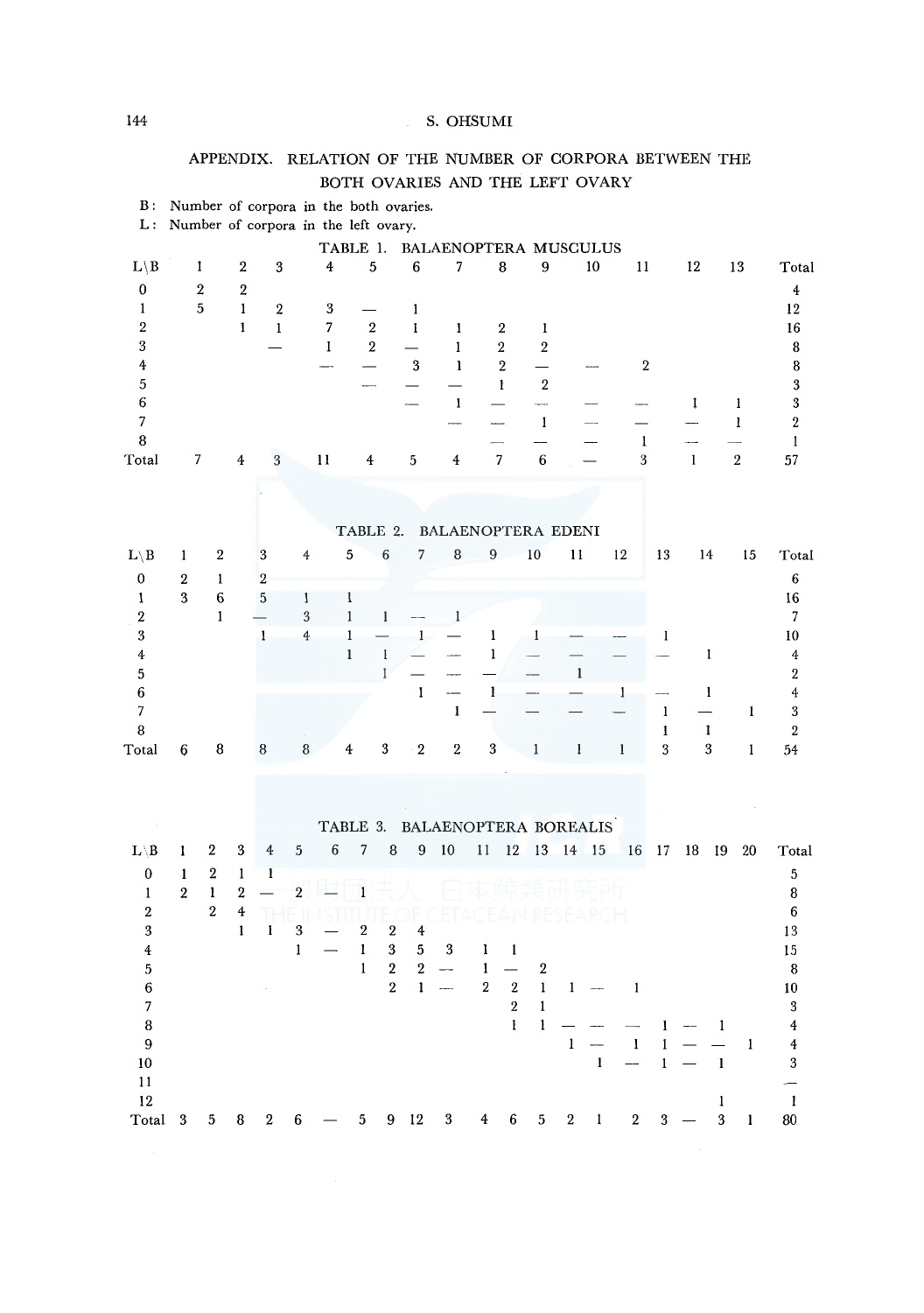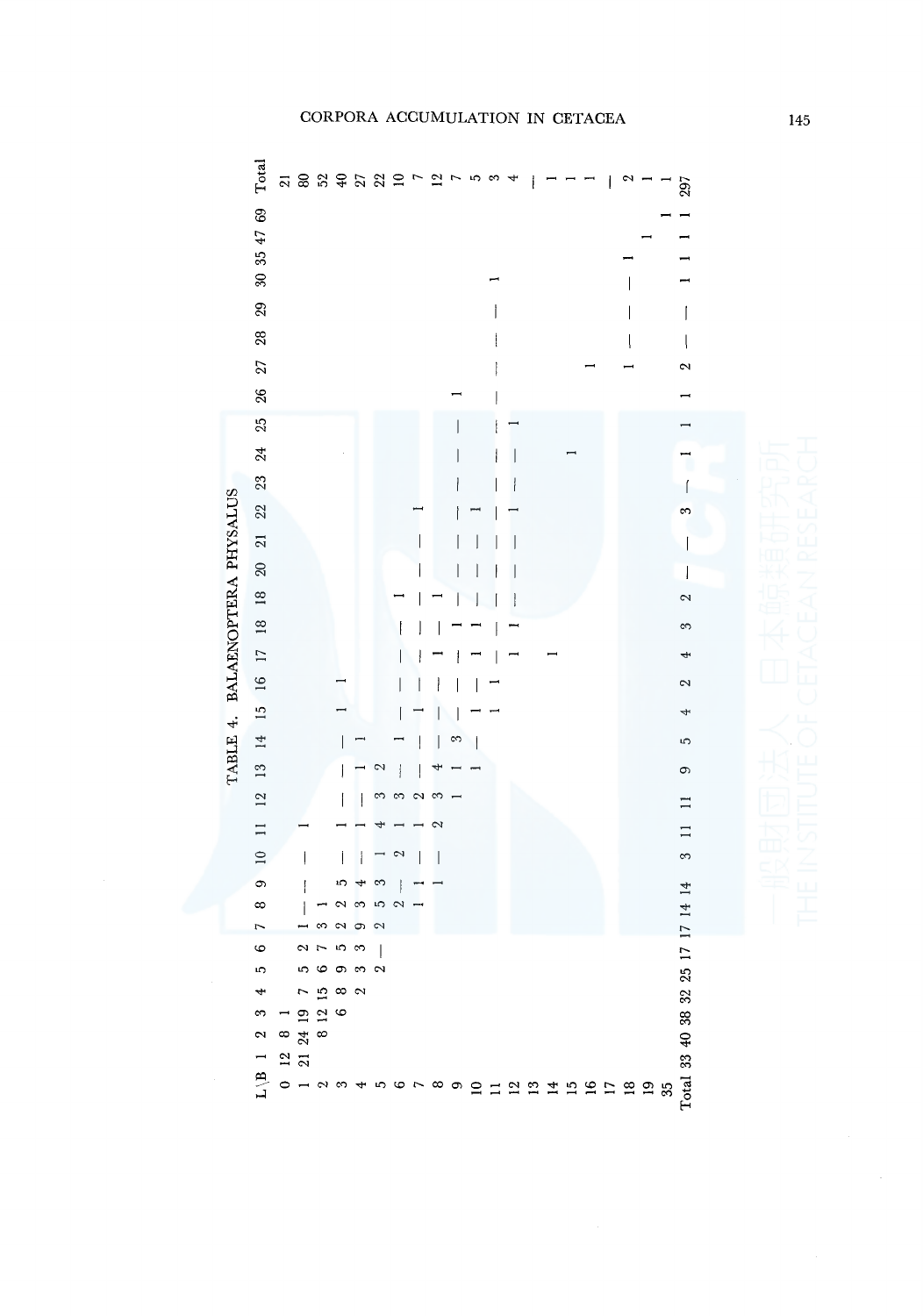|                 |    |              |              |   |    |   |   |   |   | TABLE 5. MEGAPTERA NOVAEANGLIAE |    |    |    |       |
|-----------------|----|--------------|--------------|---|----|---|---|---|---|---------------------------------|----|----|----|-------|
| $L \setminus B$ |    | $\mathbf{2}$ | 3            | 4 | 5  | 6 | 7 | 8 | 9 | 10                              | 11 | 12 | 13 | Total |
| 0               | 9  | 2            |              |   |    |   |   |   |   |                                 |    |    |    | 13    |
|                 | 13 | 11           | 5            | 3 |    |   |   |   |   |                                 |    |    |    | 33    |
| 2               |    |              | 7            | 2 | 4  |   |   |   |   |                                 |    |    |    | 22    |
| 3               |    |              | $\mathbf{2}$ | 5 | 3  | 4 | 2 |   |   |                                 |    |    |    | 17    |
|                 |    |              |              |   | 2  | 3 | 2 |   |   |                                 |    |    |    |       |
|                 |    |              |              |   |    |   | 2 |   |   |                                 |    |    |    | 6     |
| 6               |    |              |              |   |    |   |   |   |   |                                 |    |    |    | 2     |
| Total           | 22 | 20           | 15           | П | 10 | 8 |   |   | 3 |                                 |    |    |    | 100   |

TABLE 6. PHYSETER CATODON

| $L \backslash B$ | ı  | $\overline{2}$ | 3              | 4              | 5  | 6              | 7              | 8  | 9              | 10             | 11             | 12 | 13             | 14 | -15            | 16 | 17 | 24 | 25 | 37 | Total |
|------------------|----|----------------|----------------|----------------|----|----------------|----------------|----|----------------|----------------|----------------|----|----------------|----|----------------|----|----|----|----|----|-------|
| $\mathbf 0$      | 7  | 5              | $\mathbf{2}$   | $\mathbf{2}$   |    |                |                |    |                |                |                |    |                |    |                |    |    |    |    |    | 16    |
| 1                | 12 | 16             | 16             |                |    |                |                |    |                |                |                |    |                |    |                |    |    |    |    |    | 53    |
| $\overline{2}$   |    | 5 <sub>1</sub> | 26             | 26             | 13 | 6              | 5              |    |                |                |                |    |                |    |                |    |    |    |    |    | 81    |
| 3                |    |                | $\overline{4}$ | 11             | 11 | 7              | 11             | 6  |                |                |                |    |                |    |                |    |    |    |    |    | 57    |
| 4                |    |                |                | $\overline{2}$ | 3  | 8              | 5              | 7  | $\overline{4}$ | 2              | $\overline{2}$ |    |                |    |                |    |    |    |    |    | 34    |
| 5                |    |                |                |                |    | $\overline{2}$ | $\mathbf{2}$   | 5  | 3              | $\overline{4}$ |                | 2  |                |    |                |    |    |    |    |    | 20    |
| 6                |    |                |                |                |    |                | $\overline{2}$ |    |                | 2              |                | 5  | $\mathbf{2}$   |    |                |    |    |    |    |    | 14    |
| 7                |    |                |                |                |    |                |                |    |                |                |                |    | $\overline{2}$ | 2  | 2              |    |    |    |    |    | 9     |
| 8                |    |                |                |                |    |                |                |    |                |                |                |    |                |    |                |    |    |    |    |    | 5     |
| 9                |    |                |                |                |    |                |                |    |                |                |                |    | 2              |    | $\overline{2}$ |    |    |    |    |    | 5     |
| 10               |    |                |                |                |    |                |                |    |                |                |                |    |                |    |                |    |    |    |    |    |       |
| $\mathbf{11}$    |    |                |                |                |    |                |                |    |                |                |                |    |                |    |                |    |    |    |    |    |       |
| 12               |    |                |                |                |    |                |                |    |                |                |                |    |                |    |                |    |    |    |    |    |       |
| 13               |    |                |                |                |    |                |                |    |                |                |                |    |                |    |                |    |    |    |    |    |       |
| 20               |    |                |                |                |    |                |                |    |                |                |                |    |                |    |                |    |    |    |    |    |       |
| Total            | 19 | 26             | 48             | 48             | 28 | 24             | 25             | 19 | 17             | 9              | 7              | 8  | 6              | 4  | 5              |    |    |    |    |    | 298   |

|  |  | TABLE 7. GLOBICEPHALA MELAENA |  |
|--|--|-------------------------------|--|
|--|--|-------------------------------|--|

| $L \backslash B$ |    | $\mathbf 2$ | 3            | $\ddagger$ | 5  | 6              | 7                | 8  | 9              | 10             | 11 | 12 | 13 | 14 | Total |
|------------------|----|-------------|--------------|------------|----|----------------|------------------|----|----------------|----------------|----|----|----|----|-------|
| $\bf{0}$         | 3  |             |              | 2          |    |                |                  |    |                |                |    |    |    |    | 8     |
| ı                | 20 | 6           | $\mathbf{2}$ | 3          |    |                |                  |    |                |                |    |    |    |    | 33    |
| $\mathbf{2}$     |    | 5           | 17           | 3          |    |                |                  |    |                |                |    |    |    |    | 26    |
| 3                |    |             | 10           | 4          |    | $\mathbf{2}$   | $\boldsymbol{2}$ |    | 2              |                |    |    |    |    | 28    |
| 4                |    |             |              | 6          | 3  | $\overline{2}$ | 3                |    | 3              |                |    |    |    |    | 17    |
| 5                |    |             |              |            | 6  | 6              | 6                | 3  | 3              | $\overline{2}$ |    |    |    |    | 27    |
| 6                |    |             |              |            |    |                | 3                | 6  | $\overline{4}$ | 4              |    | 2  |    |    | 21    |
| 7                |    |             |              |            |    |                |                  |    |                |                |    |    |    |    | 5     |
| 8                |    |             |              |            |    |                |                  |    |                |                |    | 3  |    |    | 3     |
| 9                |    |             |              |            |    |                |                  |    |                |                |    |    |    |    | 2     |
| 10               |    |             |              |            |    |                |                  |    |                |                |    |    |    |    | 2     |
| 11               |    |             |              |            |    |                |                  |    |                |                |    |    |    |    |       |
| 12               |    |             |              |            |    |                |                  |    |                |                |    |    |    |    |       |
| Total            | 23 | 12          | 30           | 18         | 16 | 11             | 17               | 12 | 13             | 8              | 2  | 6  |    |    | 173   |

 $\Delta \sim 10^{11}$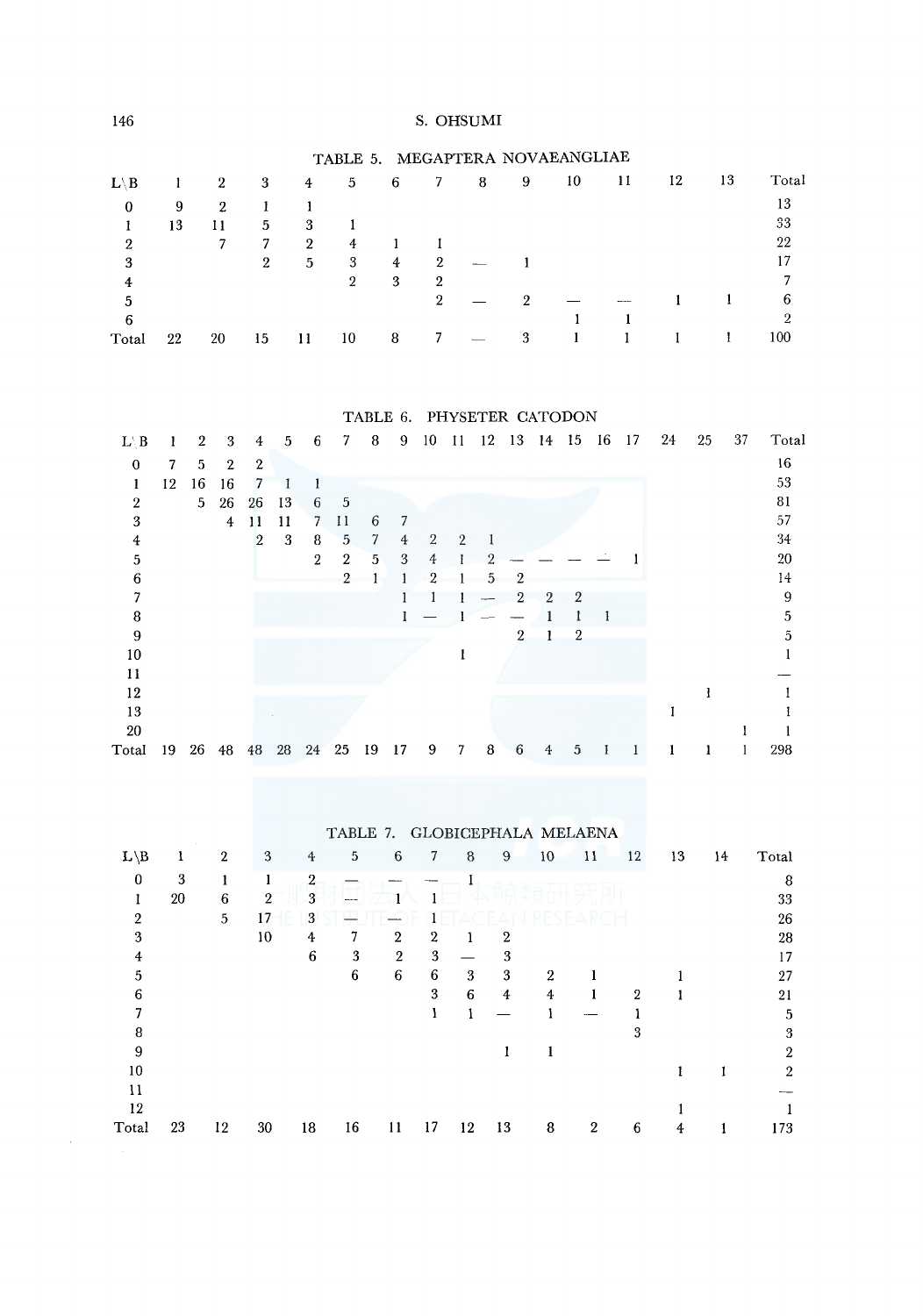#### TABLE 8. STENELLA CAERULEOALBA

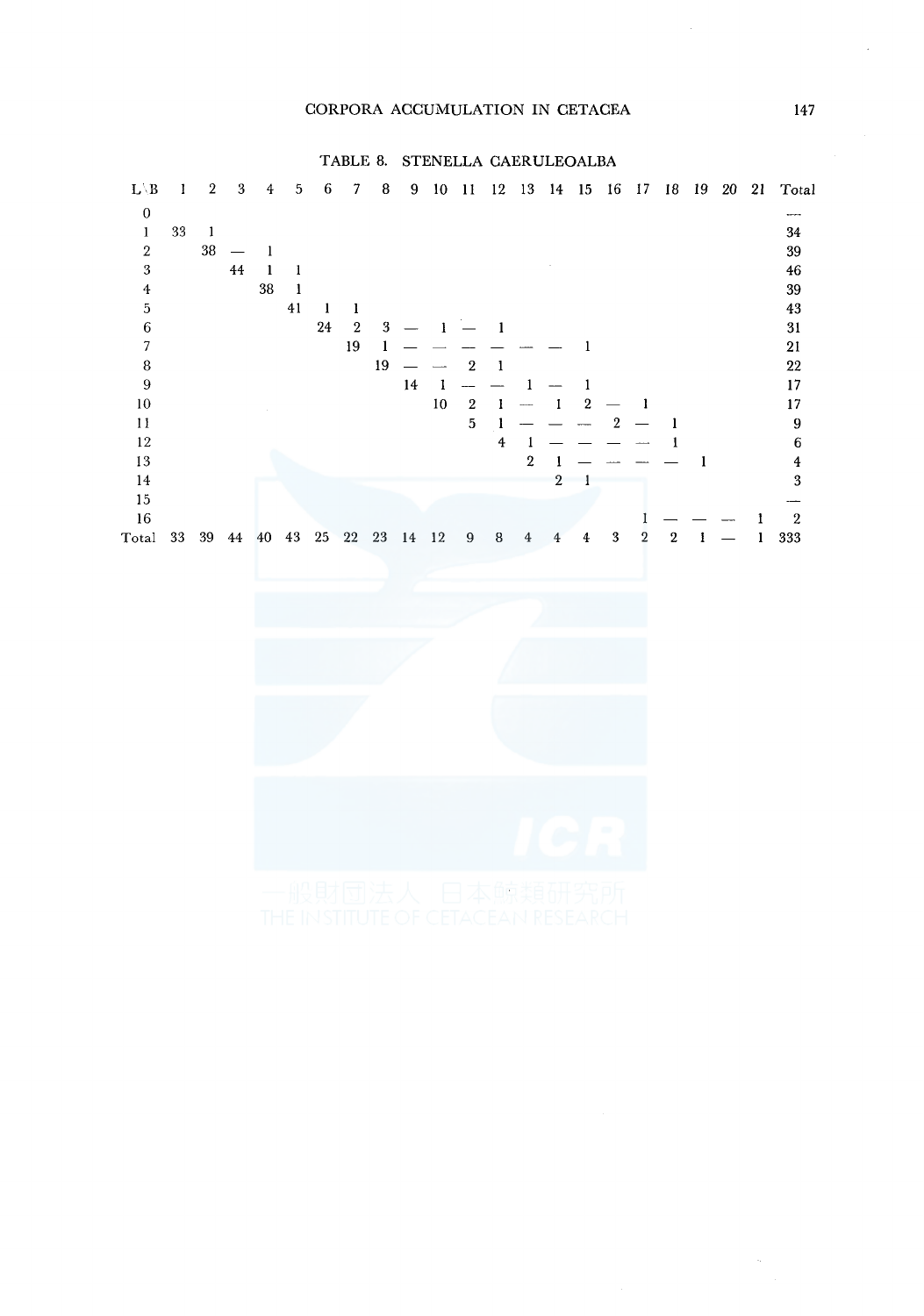## EXPLANATION OF PLATE

Left side shows the left ovary and the right side shows right ovary in each figure. Numbers of corpora are shown as follows ; a-b : a is the number of corpora lutea, and bis the number of corpora albicantia.

 $(\times 1.1)$ 

- A: *Balaenoptera physolus,* L: 0-6, R : 0-9  $(\times 0.17)$
- B : *Physeter catodon,* L : 0-3, R : 0-2  $(\times 0.33)$  $(\times 1.1)$
- C: *Kogia sp.,* L: 0-6, R: 0-7
- D: *Feresa attenuata,* L: 0-3, R: 0-1
- E: *Phocaenoides dalli,* L: 1-1, R: 0-0  $(\times 1.3)$
- F: *Stenella caeruleoalba,* L: 0-2, R: 0-0  $(\times 1.4)$